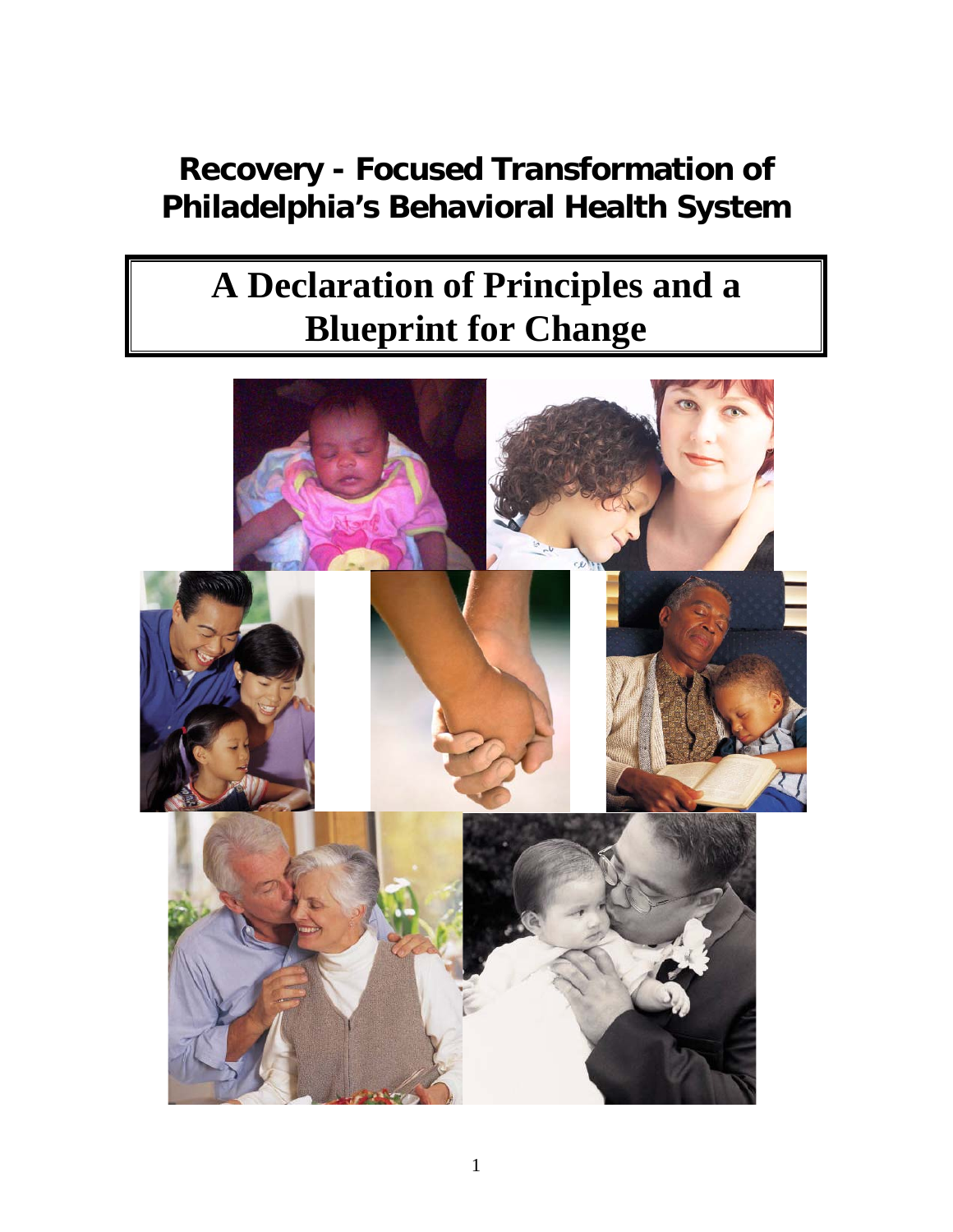## **Recovery-Focused Transformation of Behavioral Health Services in Philadelphia: A Declaration of Principles and a Blueprint for Change**

Department of Behavioral Health and Mental Retardation Services

#### **The History of Systems Transformation in Philadelphia**

Philadelphia has a long history of leading innovative change efforts that focus on reintegrating people with behavioral health concerns into the community. The transformation process in Philadelphia essentially started with the closing of the Philadelphia State Hospital. The impetus for this closing came from people within the Philadelphia behavioral health community who had a vision of a life in the community for people who previously would have been institutionalized for life. Out of this closure came Community Treatment Teams which provided services to people where they lived in the community and the Consumer Satisfaction Team which sought input from the people receiving services about the quality and effectiveness of those services.

Philadelphia's innovative and visionary leadership continued with the development of Community Behavioral Health (CBH) in 1997. This managed behavioral health care company brought the formerly separate funding streams for mental health and substance abuse treatment together under one plan and set the stage for the integration of all behavioral health services in Philadelphia. These initiatives and the ideology associated with them laid a strong foundation for the development of a service system that was responsive to and driven by the needs of the people being served. Since that time, the behavioral health system in Philadelphia has continued to progress and advance the goal of community integration.

#### **The Need for Continued Transformation**

In recent years, other behavioral health systems around the country have begun to adapt their policies, services and structures to become increasingly recovery-oriented and directed. Much of this restructuring was prompted by the work of The New Freedom Commission on Mental Health. This commission, created in April of 2002, was charged with examining the problems and gaps in behavioral health service delivery systems around the country. Additionally, they were asked to develop a set of concrete recommendations that could be immediately implemented by Federal, State, and Local governments along with health care providers (The President's New Freedom Commission on Mental Health: Executive Summary).

The Commission concluded that behavioral health systems around the country are not oriented to the single most important goal for people receiving services: the goal of recovery and a life in the community for everyone. In its vision statement, the commission articulated the following: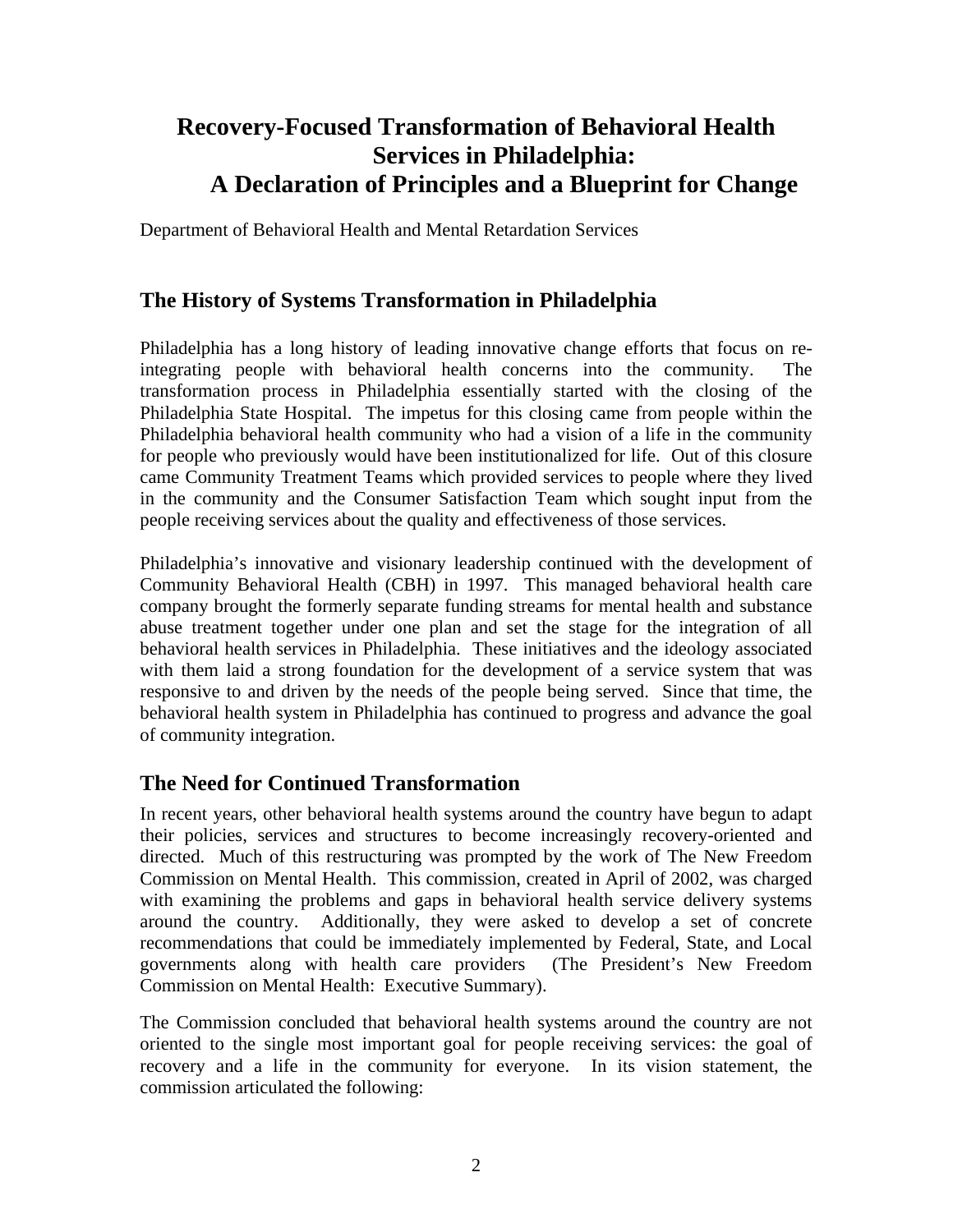*We envision a future when everyone with a mental illness will recover, a future when mental illnesses are detected early, and a future when everyone with a mental illness at any stage of life has access to effective treatment and supports – essentials for living, working, learning and participating fully in the community. (The President's New Freedom Commission on Mental Health, 2003)* 

The findings of The Commission, and the vision that they subsequently articulated were not surprising for many people receiving behavioral health services. Over the past two decades the nation's consumer survivor movement has grown and vehemently advocated for changes in the nature of service delivery. Members of consumer survivor advocacy groups have argued that:

*Traditional mental health programs orient to lifetime dependency. They rely on diagnosis, force, medications, and maintenance. They do not focus on initiative and strength. Traditional mental health programs integratesystems by segregating consumers into those systems. Innovative consumer/survivor programs orient to human capacity and possibility. They focus on person, character, choice, interaction, and action. Innovative consumer/survivor programs integrate systems by integrating consumers into their families and into the larger community. (Center for Mental Health Services National Advisory Council, Subcommittee on Consumer Survivor Issues).*

While this transition was occurring in mental health, a new recovery advocacy movement was simultaneously unfolding within the addictions field. This movement is also being championed by people in recovery and supported by many advocates, providers and scholars, who call for sweeping changes in developing and delivering services.

At its core, this movement represents a shift away from a crisis-oriented, professionallyfocused and professionallydirected model of care to a model that is directed by the person in recovery and views the recovery process as a lifetime journey. In this way of viewing treatment, people receive services that support them in selecting and managing their own long-term pathways and styles of recovery. (Details of the recovery movements and their significance for both addiction and mental health services nationally and in Philadelphia are offered in the Institute of Medicine's recently-released *Improving the Quality of Health Care for Mental Health and Substance-use Conditions* and in the document entitled "*A Conceptual Framework for Recovery in Philadelphia: History, Opportunities and Implications for Practice released as a companion to this blueprint).* 

The confluence of the Freedom Commission and the Institute of Medicine's findings, the growing vibrancy of consumer advocacy groups, and the influence of research in both mental health and addictions fields has stirred a new level of energy, commitment, and focus on transforming behavioral health service systems across the nation.

As a result of its long history of creativity and innovation, and the foundation that was previously built, Philadelphia is again poised to lead the nation into a new frontier of behavioral health care. While many services systems focus on examining recovery in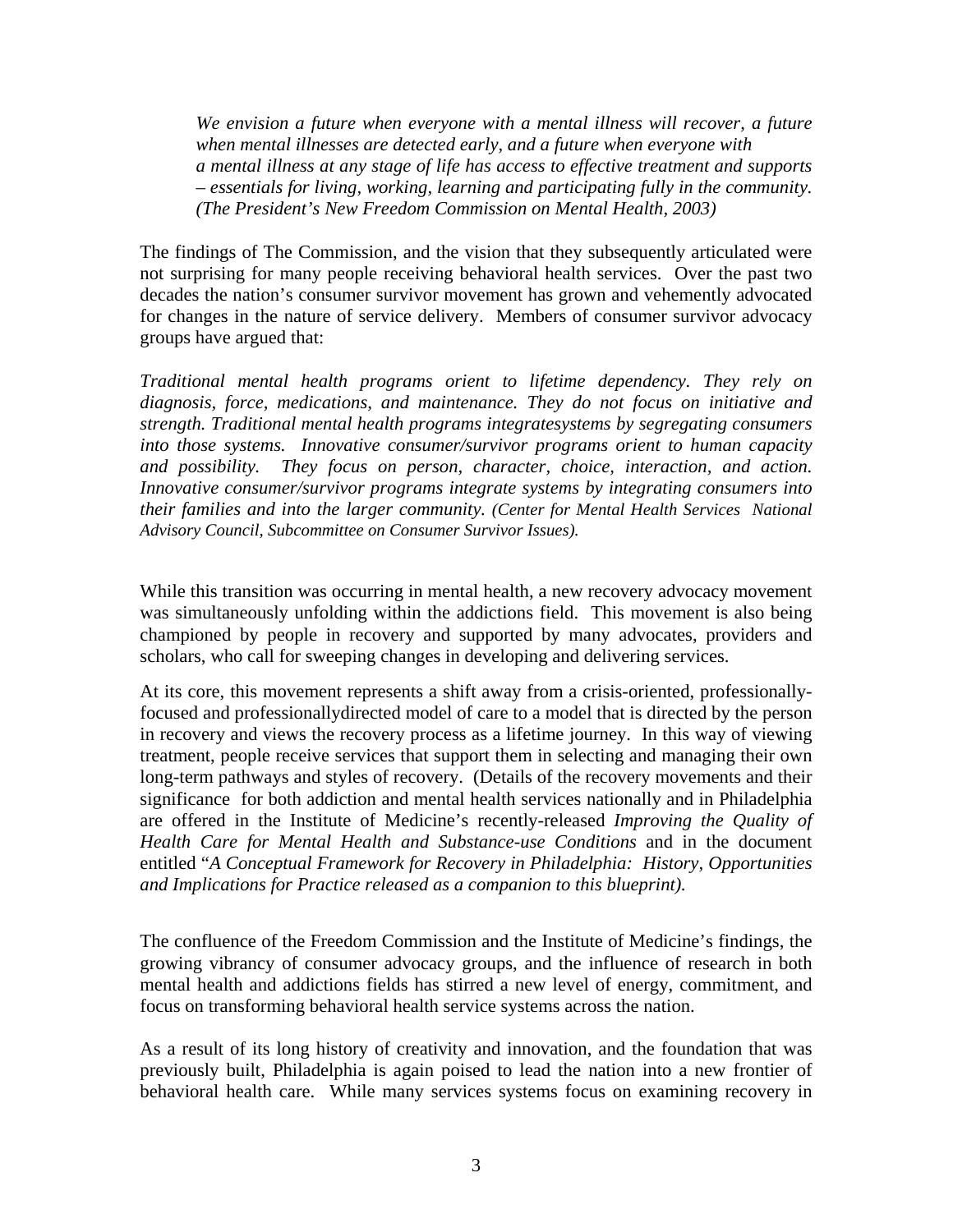either their addictions or mental health system of care, the Department of Behavioral Health and Mental Retardation Services (DBH/MRS) is taking a holistic approach that places recovery as a conceptual bridge for increased integration of mental health and addiction services. DBH/MRS is also unique in its degree of control over what are typically fragmented funding streams and associated policies.

For these reasons and many others, "we" as a collective group of stakeholders in this venture, are in an enviable position nationally to model behavioral health recovery practices and to boldly fund services based upon need rather than arbitrary payment practices. We are also fortunate to be working on this transformation effort in a state where there is a stated commitment in the recently released *Call to Change* to work at transforming all service systems within the state to recovery -oriented services. We can plan knowing that our work is in keeping with the direction courageously laid out by the Office of Mental Health and Substance Abuse Services (OMHSAS).

While we have unique assets because of our history of innovation and unified funding streams, like all behavioral health systems, we function in a challenging time in history. Since the inception of HealthChoices, the system has benefited from being able to expand and develop new services through the use of reinvestment dollars. This supply of funding is shrinking and will continue to shrink in the coming years. We are in a time of uncertainty as both federal and state governments are under pressure to continue to reduce funding for Medical Assistance (MA) services.

As a city, Philadelphia is experiencing major challenges that may require re-direction of funding toward the issues of violence prevention, homelessness, prison overcrowding and school climate issues. There is an increase in the number of uninsured people in the city, who need behavioral health services but who have no obvious mechanism for those services to be reimbursed. Finally, there exists the strong possibility that resources allocated to community-based programs will be reduced because of funding constraints and donor fatigue.

It is important to acknowledge these challenges as they have the potential to affect all that we are doing and dream of doing. At the same time, the directions proposed in this blueprint offer enough flexibility and creativity to respond to both the threats and opportunities. A Recovery-oriented system of care is even more critical in the face of these funding constraints and social challenges. It can, for example, better equip the people it serves to face challenges by connecting them with both formal and informal supports and services. Such a system works hand in hand with the natural community to expand support from one's family of birth and/or choice to friends, faith-based groups, community organizations, local business and industry and educational institutions. We can and will align our attitudes, practices, policies, and fiscal decisions to ensure that all children, adults and families receiving behavioral health services in Philadelphia have access to the treatments and supports needed to live a meaningful life of recovery in the community.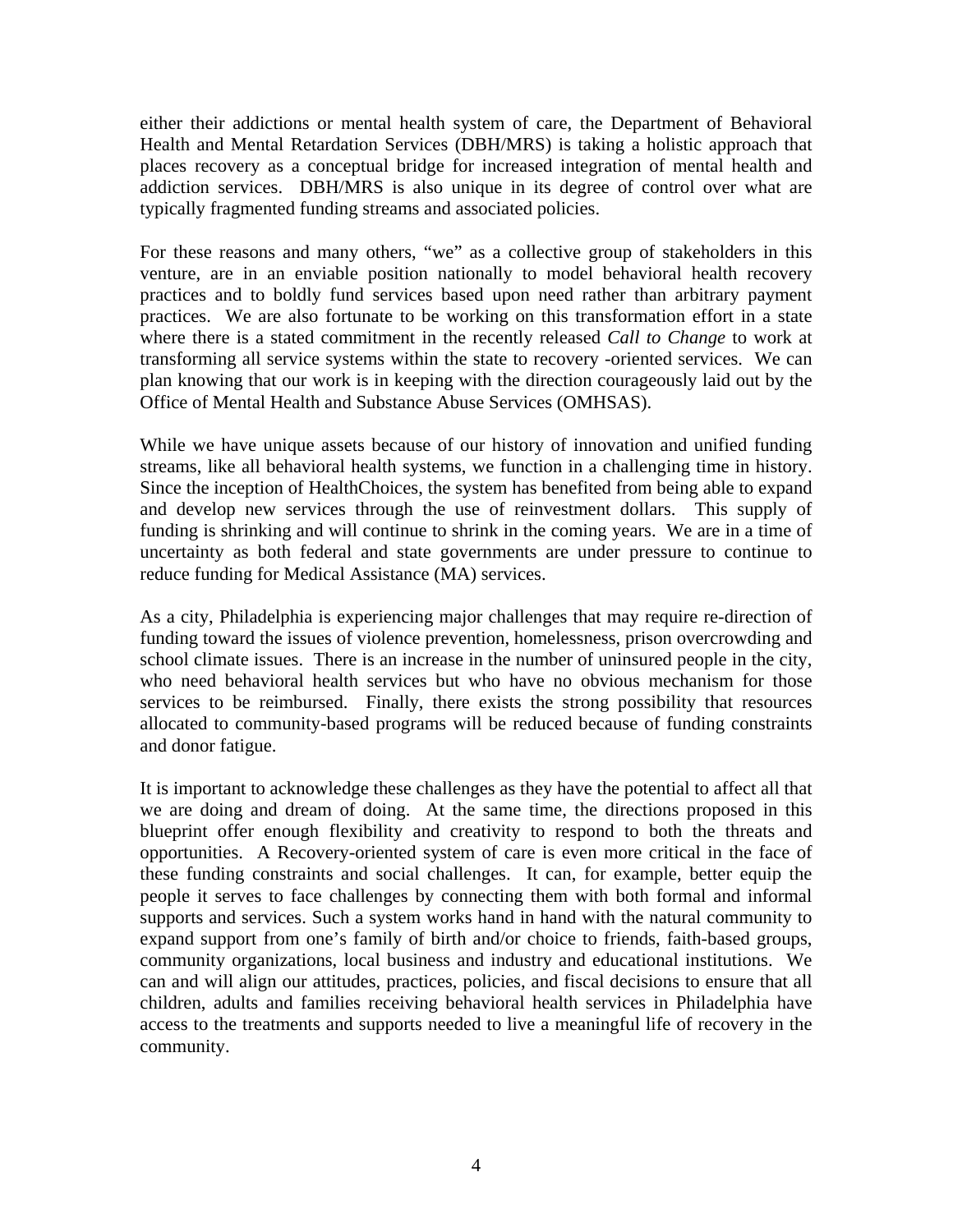Currently no blueprint exists to guide behavioral health systems through the complex process of transformational change. It is consequently essential that we initiate and sustain a collaborative planning process that will allow opportunities for a refinement in our mission and strategies as we proceed. This document will serve as a conceptual framework for future planning and as our initial implementation guide.

Like recovery itself, this will not be a linear process. As the process unfolds, our vision will become more focused and our strategies will become more refined as we evaluate their effectiveness. The vision and action steps articulated here simply represent a starting point. This document

- Describes the framework that will guide the planning process;
- Presents the vision, mission, and core values/principles that will drive the transformation process;
- Identifies those changes in DBH/MRS management practices and the design and delivery of local behavioral health services that are anticipated within the transformation process;
- Outlines the phases, goals and timelines within each phase of the transformation process;
- Provides an overview of the system priorities over the course of the next 24 months and begins to explore implications of these priorities for DBH/MRS, providers and people in recovery and their families;
- Describes how the systems transformation process will be evaluated, and
- Calls on all individuals and institutions concerned with the quality of behavioral health care in Philadelphia to actively participate in systems transformation.

This document is not intended to capture all of the detail associated with our transformation process. Instead, our goal is to articulate the process and concepts on which future actions will be built. We will be consistently providing additional resources that support the attainment of our goals. One of the hallmarks of the transformation that DBH/MRS is undertaking is the development of authentic partnerships with people in recovery and the provider community. The nature of these partnerships is such that the details around implementation and detailed timelines can only be determined in conversation with all parties. This document is intended to serve as an impetus for that dialogue.

Transformation is a continuous process of innovation and learning. It is differentiated from a traditional change process by the fact that the endpoint is constantly evolving. In a traditional change process, we start at point A and anticipate ending at point B. In transformation however, we hold a clear vision of the end point in our sight, but the steps to achieving that end point in large part have to be determined in motion. Consequently, sometimes we will hit the mark straight on, and on other occasions we will have to modify our approach based on lessons learned from one another.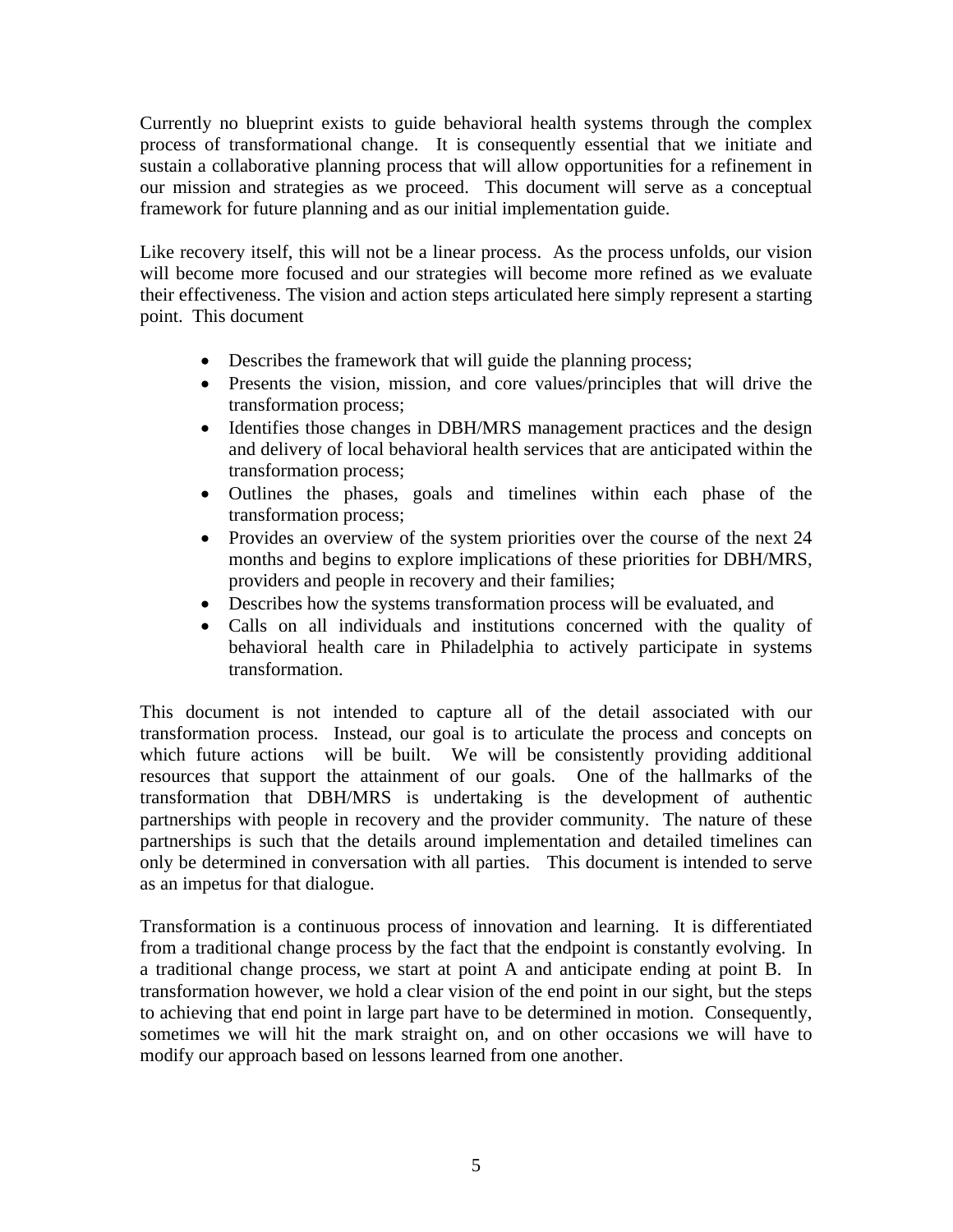In this way the process that the system is undertaking is not unlike that undertaken by each person in recovery. It is an individual process with the goal of recovery and one which takes advantages of opportunities along the way, learns from mistakes, and is continually moving forward.

To be successful, we must build a learning community based on trust, respect and an understanding that the goal of recovery is not just important for people with mental health and/or substance abuse challenges and their families. Rather, the hope and realization of recovery touches every individual, family, and organization in our community. This document is intended to serve as a guide for that dialogue. We invite you to join us in pursuing this vision of a transformed system of behavioral health care in Philadelphia.

The Executive Management Team The Department of Behavioral Health and Mental Retardation Services

The Philadelphia Recovery Advisory Committee

#### **I. The Transformation Planning Process**

It has been critical that the systems transformation planning process be directed by and responsive to the needs of various stakeholders in the system. To that end, the Recovery Asset Baseline Assessment was initiated as a strengths-based approach to change. This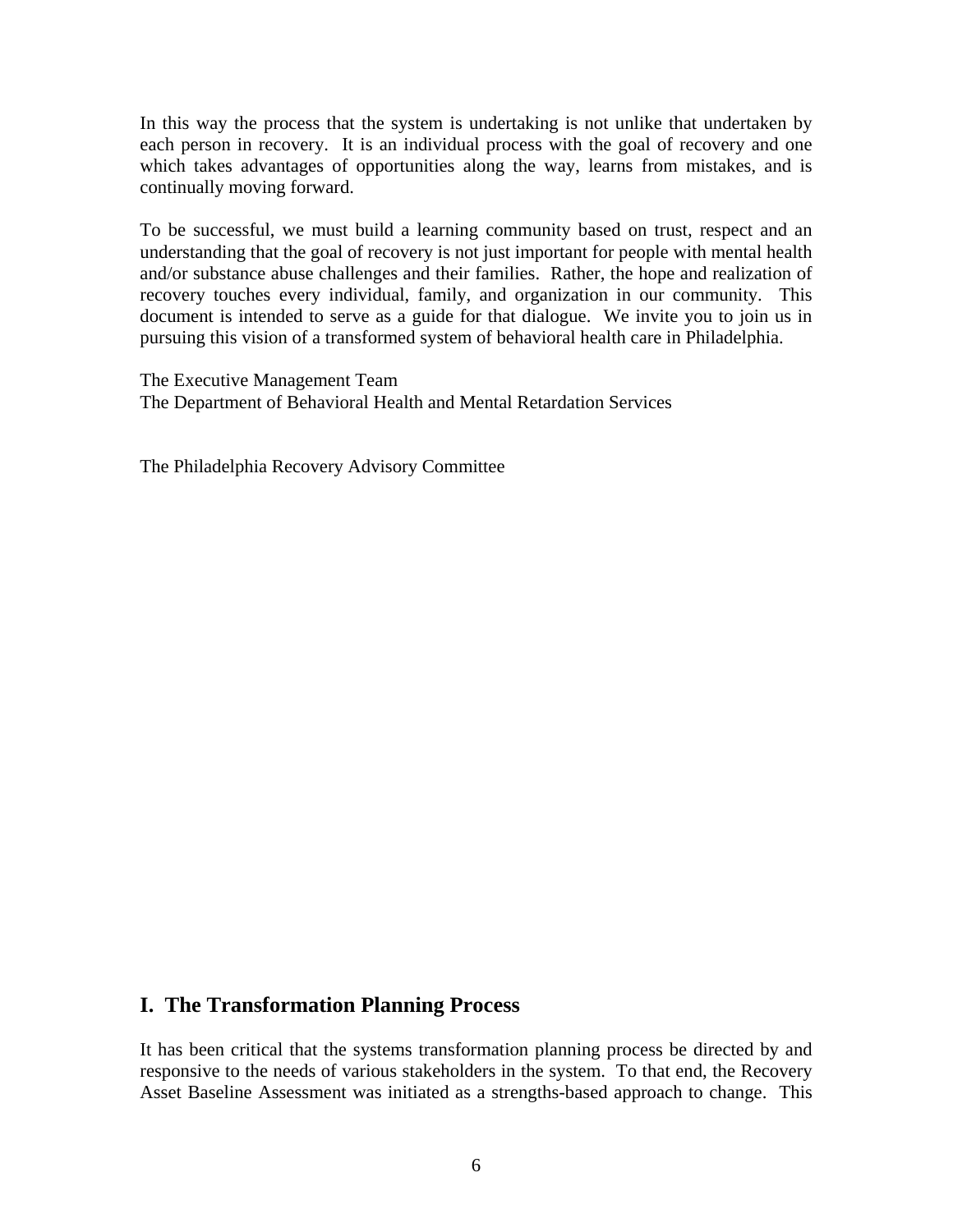initiative utilized focus groups and surveys to increase understanding of diverse stakeholder perspectives of the current strengths and opportunities in the service system. The overarching goal was to identify the collective strengths in the system so that they may be built upon as the system transformation values and principles are advanced.

As such, 30 focus groups were conducted with people in recovery, family members of people in recovery, advocates, and providers of care (including front line staff, managers, and executive staff). Additionally, approximately 3,000 surveys utilizing the Recovery Self Assessment were also completed by individuals from these stakeholder groups. The findings from this initiative are detailed in the report entitled "Recovery Asset Baseline Assessment," which is released as a companion piece to this document. Additional copies can be obtained through the Department of Behavioral Health and Mental Retardation Services. These findings have and will continue to help shape system transformation priorities.

The transformation planning and implementation process is being guided by senior DBH/MRS staff in collaboration with several stakeholder groups. One of these groups, The Recovery Advisory Group (RAC), comprised of a broad range of stakeholders (see membership list attached), is playing a significant role in leading us through transformation by articulating the values and principles that will inform our collective planning. Additionally, several additional workgroups and taskforces will help to shape our vision for the future.

 In June 2006, senior leaders of DBH/MRS met to formally review system transformation accomplishments, to date, to identify obstacles to system transformation goals and to formulate an overall agenda for future system transformation efforts. DBH/MRS leaders will continue discussions with multiple constituent groups to refine the vision and implementation steps that will help us achieve a truly recovery-oriented system of care for the City of Philadelphia. In addition these leaders are actively involved in discussions with OMHSAS and other state leaders to identify and work at minimizing regulatory barriers to our transformation goals.

With regard to managing the process, it is anticipated that due to the complexity of this transformation, a wide variety of activities and initiatives will be required to both initiate and sustain change over time. All of the activities however, are a part of an overall change strategy which has three components: 1) Aligning Our Concepts, 2) Aligning Our Practices and 3) Aligning Our Context. These three components together create an interconnected feedback system. While we may put more energy into one strategy at a given point in time, they will continually impact and inform each other.

#### **Aligning Concepts**:

One component of our change strategy, Aligning Concepts, is targeted at promoting conceptual and philosophical clarity regarding our collective vision of transformation. This component attempts to define the core values and ideas upon which a recoveryoriented system of behavioral health care will be built.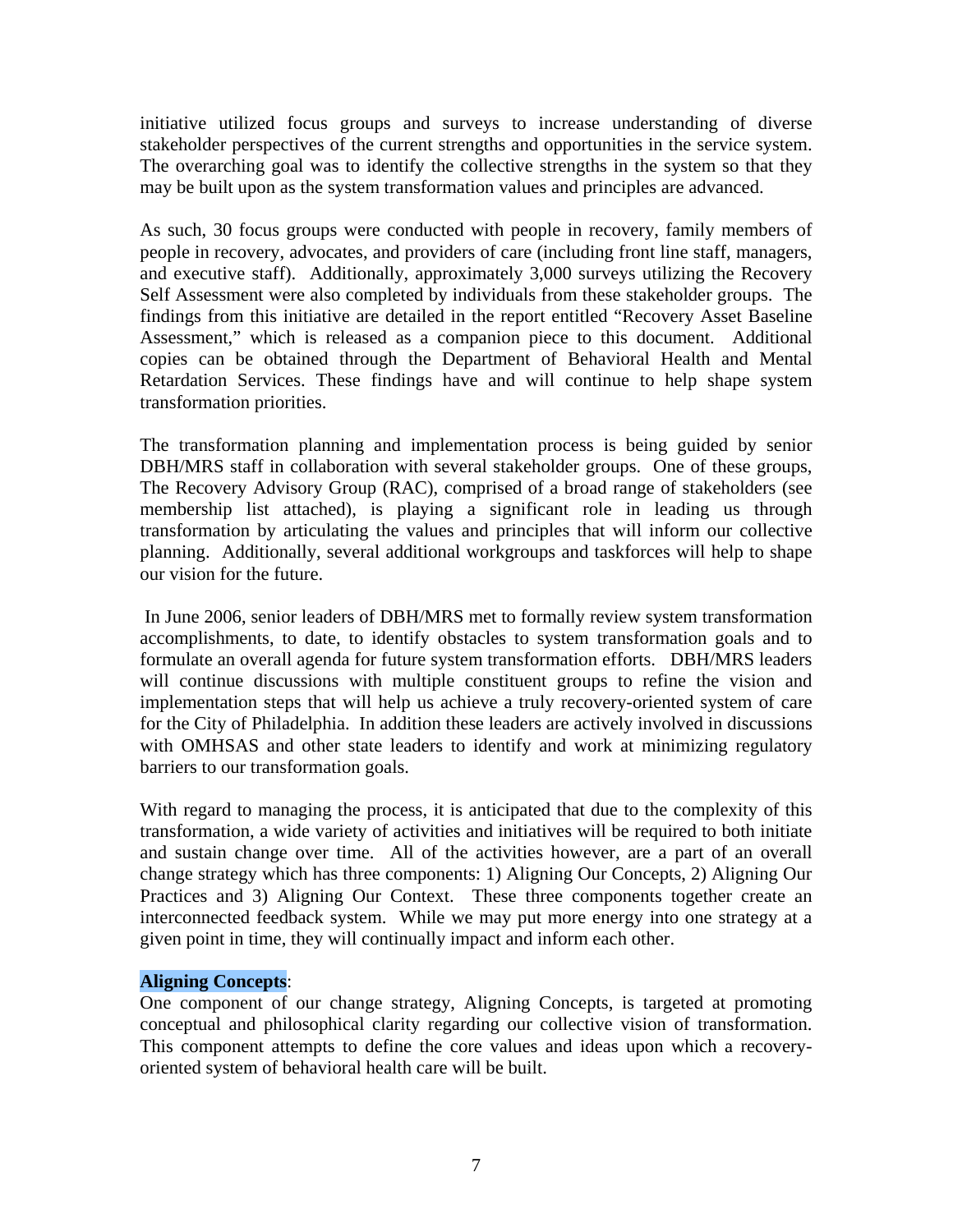#### **Aligning Practices:**

Another component, Aligning Practices, is designed to operationalize the concept of recovery and some of the accompanying values and principles. The question we will attempt to answer as we strive to align our practices is: "What does a recovery- oriented system of care look like and how will it differ from traditional systems of care?" The activities that will take place as we seek to align practices will all be geared to translating the theoretical concepts into concrete practices at various levels and in diverse parts of the system. Practice changes will need to be made within DBH/MRS as well as within provider agencies.

#### **Aligning Context:**

A third component of our change strategy, Aligning Context, will consist of activities which are designed to sustain the transformation over time. We recognize that while practice changes are a necessary part of the transformation process, these changes cannot be implemented in a vacuum. To be sustained over time, they must be simultaneously accompanied by contextual changes that will facilitate their long-term success. Many of these changes in context will include policy and fiscal changes, increased political advocacy, activities that increase community support for people in recovery, as well as efforts that enhance recovery capital within the communities in which people live.

These three change strategies are cyclical. The extent to which we are able to obtain conceptual clarity, determines our ability to successfully operationalize our transformation values. The manner in which recovery oriented practices are operationalized and implemented has further implications for the types of regulatory relief and community support that will be necessary to sustain lasting change. Our ability to achieve those regulatory changes has immediate impact on the kinds of services and supports we can develop.

As such, none of the three elements of our change strategy will occur in isolation. They are intricately connected to each other and are continuously influencing each other. At various phases in our change process, one component may play a more central role than the others. These are discussed in greater detail later in this document when we review the phases of our system transformation. For now, we will review each of the three components of our change strategy and the types of activities associated with them.

#### **II. Activities Associated with Each Change Strategy**

Strategy - Aligning Concepts (Toward Conceptual Clarity): What ideas and values should drive the system change process?

Over the past 18 months DBH/MRS has undertaken multiple processes and action steps to develop a foundation of conceptual clarity. These action steps are detailed below:

 $ACTION \longrightarrow$  Establishing a Vision and Mission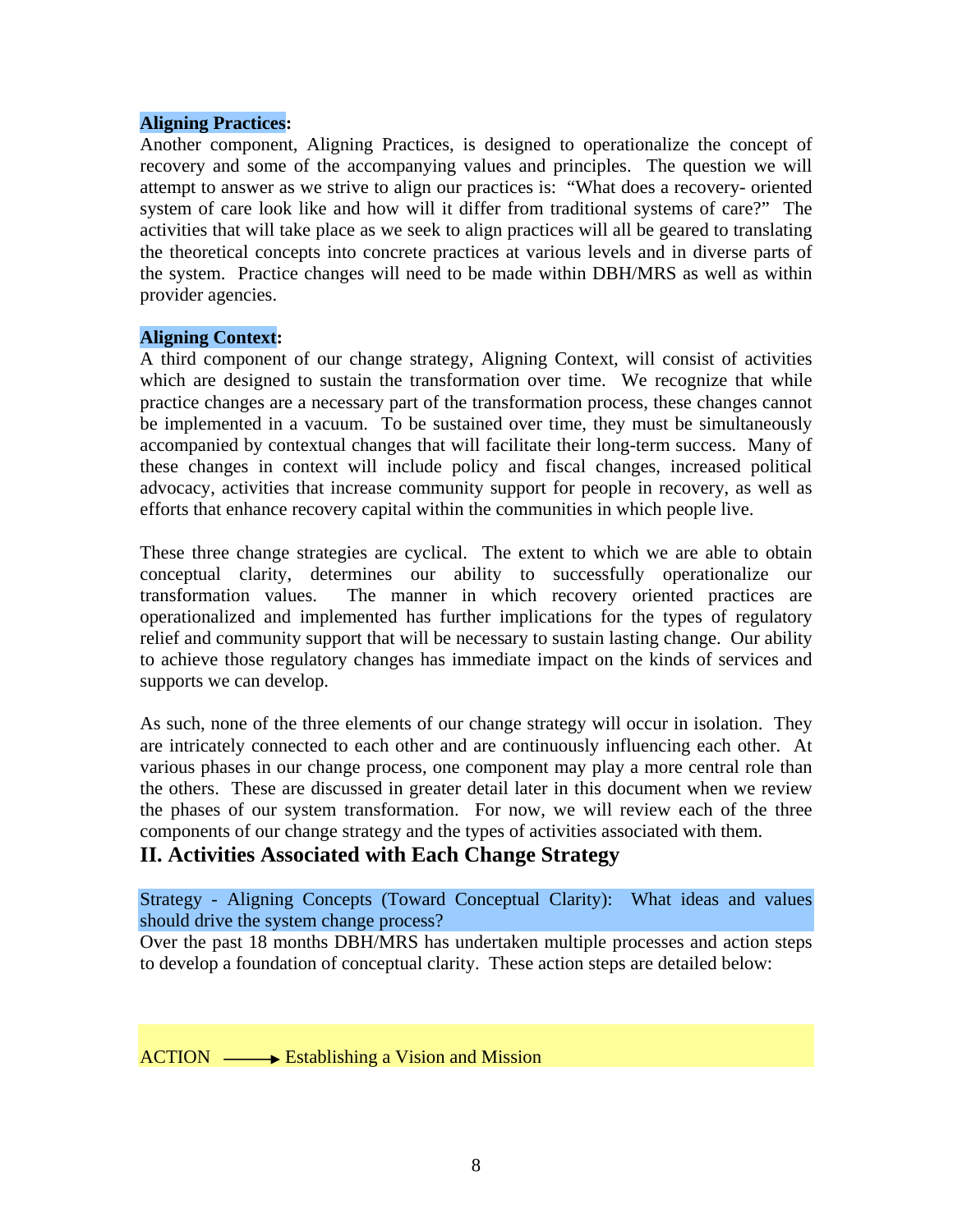The transformation to a recovery-oriented system rests on a common vision, mission, recovery definition, in addition to core recovery values and principles. It is also based on an understanding of the anticipated changes that will need to be implemented internally within DBH/MRS and within local behavioral health service organizations funded by DBH/MRS. The process of establishing conceptual clarity began with the generation of a vision and mission statement for the behavioral health system in Philadelphia.

**Vision**: *An integrated behavioral health care system that promotes recovery, resiliency and self-determination*

**Mission Statement**: *The mission of the Department of Behavioral Health and Mental Retardation Services is to support people in an environment of recovery, with a focus on prevention, wellness and self determination in order to facilitate realizing goals and attaining the highest quality of life possible. We will work with consumers/clients, families and providers to assure that services are accessible, effective, appropriate and of high quality. We are committed to develop a system of care that is data driven, employs evidenced-based practices, increases cultural competence and eliminates health care disparities. This integrated system of care will attend to individual needs and preferences and function in collaboration with a broad range of stakeholders.* 

**ACTION Developing a Philadelphia Recovery Definition:** 

Since June of 2005 the Recovery Advisory Committee (RAC) has helped to set the direction for Philadelphia's transformation efforts. The RAC is composed of people in recovery (both from SMI and substance use disorders), family members, providers, advocates, and DBH/MRS staff. This group was charged with developing the recovery definition for the DBH/MRS. The RAC carefully considered Pennsylvania's recently released *Call to Change* as it met to formulate a recovery vision for the city of Philadelphia. The Philadelphia definition of recovery is in keeping with the direction OHMSAS has laid out in this important document.

#### **Recovery Definition**

*Recovery is the process of pursuing a fulfilling and contributing life regardless of the difficulties one has faced. It involves not only the restoration but continued enhancement of a positive identity and personally meaningful connections and roles in ones community. Recovery is facilitated by relationships and environments that provide hope, empowerment, choices and opportunities that promote people reaching their full potential as individuals and community members.*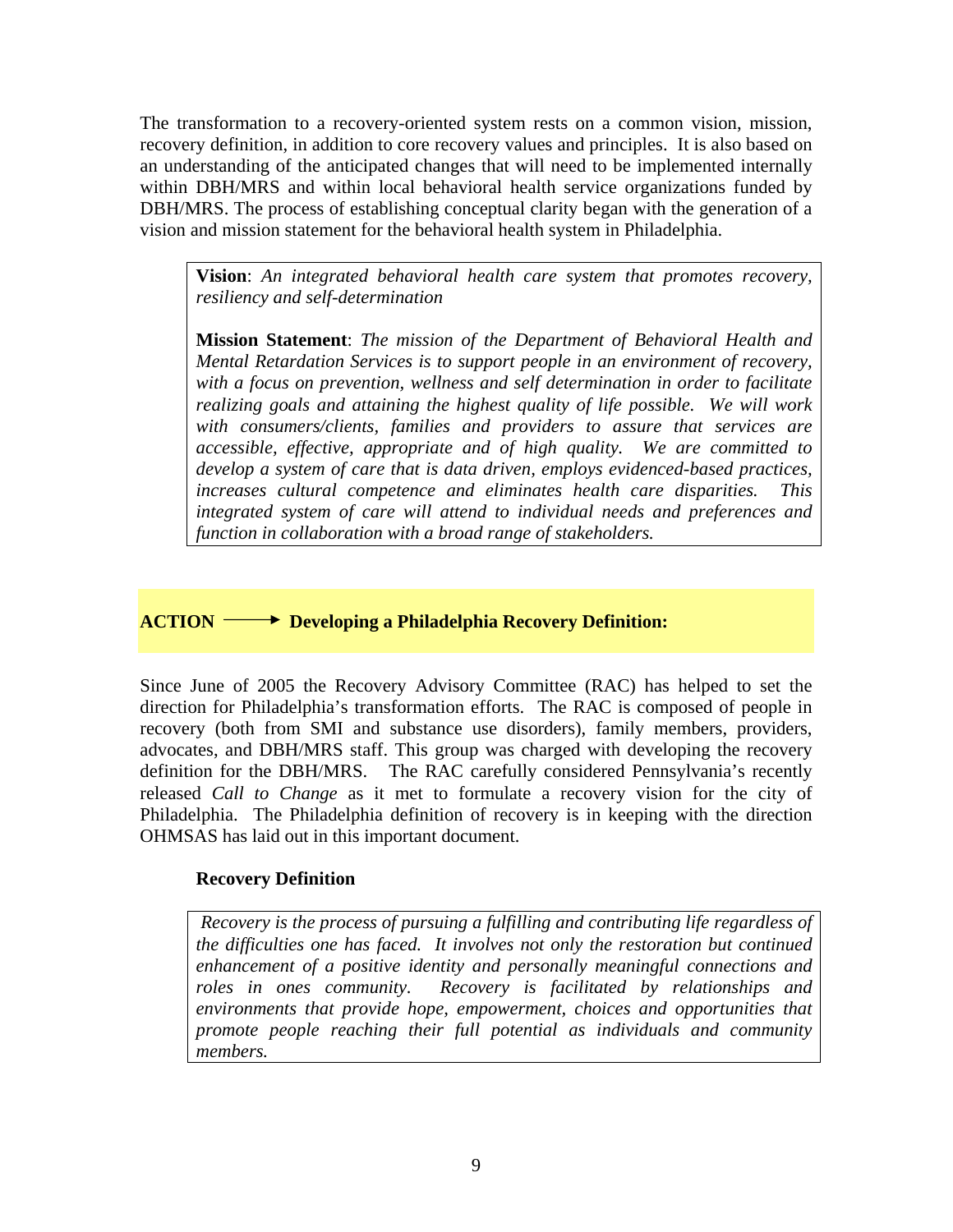The RAC has also identified the following **Values and Guiding Principles** for the systems transformation effort:

*Hope* People can and do recover. Change is always possible, and the extent of change is often beyond what we can imagine. Hope is nurtured by seeing and hearing others living meaningful lives in recovery and giving back to their families and communities.

*Choice Each* person's opinions, wants, needs and individual recovery pathways are respected and elevated above all other considerations. Services are individualized and built around the person rather than fitting the person to a "program." All parties in the system recognize that there are many pathways and styles of recovery and that people have a right to choose their own path.

**S***elf-direction/empowerment* People in recovery lead their personal path of recovery. They do this by exercising independence and choice. The individual identifies personal life goals and in collaboration with others, directs his or her recovery by designing a unique path towards those goals.People have the opportunity to choose from a range of options and to participate in all decisions that affect their lives.

*Peer culture/Peer support/Leadership* There is recognition of the power of peer support within communities of recovery as reflected in: 1) hiring persons in recovery as Certified Peer Specialists and other positions; 2) assuring representation of people in recovery at all levels of the system; 3) developing respectful collaborative and referral relationships between treatment institutions and the service structures of local recovery mutual aid societies and assertively linking people to peer-based recovery support services (e.g. mutual self help groups, informal peer support etc.); 4) acknowledging the role that experiential learning within a community of recovery can play in initiating and sustaining a recovery process; and 5) developing opportunities for people in recovery to have active leadership roles at all levels of the system.

*Partnership* Relationships of all parties within the behavioral health care system are based on mutual respect; service designs shift from an expert model to a partnership/consultation model where everyone's perspective, experience and expertise is welcomed and considered.The power of relationships as the context for healing and growth is acknowledged and respected.

*Community inclusion/opportunities* The focus is on nesting recovery in the person's natural environment, integrating the individuals/families in recovery into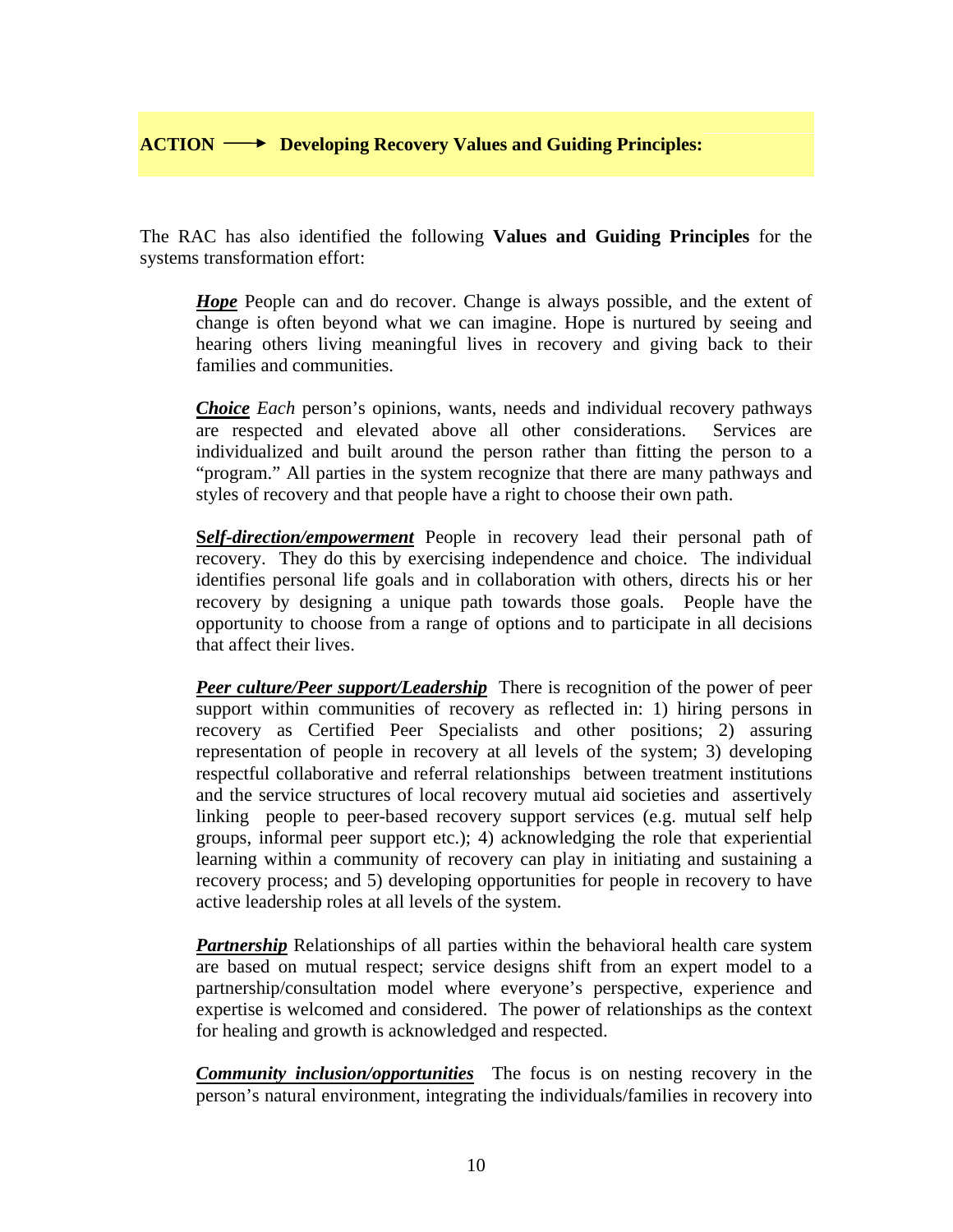the larger life of the community, tapping the support and hospitality of the larger community, developing recovery community resources; and encouraging service contributions from and to the larger community. Connection to community is viewed as integral to long-term recovery.

*Spirituality* A personal relationship *with a* "God of one's own choosing" is seen as a potentially valuable resource for recovery support and is respected as a chosen component of an individual's recovery support system. This relationship can be sustained either independently or within a structured religious belief system. There is respect for explicitly religious, spiritual and secular pathways of recovery.

*Family inclusion and leadership* Family members are *a*ctively engaged and involved at all levels of the service process. Families are seen as an integral part of policy development, planning, service delivery and service evaluation. It is recognized that families come in many varieties. Both families of birth and families of choice are respected and valued. Assessment and service processes are family-focused. Services are integrated where multiple family members are involved in care across programs and agencies.

*Holistic and wellness approach* Services are designed to enhance the development of the whole person; care transcends a narrow focus on symptom reduction and promotes wellness as a key component of all treatment and support services. Services are strengthsbased, culturally competent and trauma-informed.

The recovery definition and guiding principles are consistent with the values that were expressed by stakeholders, who participated in the Recovery Asset Baseline Assessment process. These values and guiding principles will form the bedrock of all planning, development and outcome measures in the system.

#### **ACTION** Additional Action Steps Taken to Enhance Conceptual Clarity

A critical step in the process of coming to conceptual clarity is developing a shared vision, body of knowledge and understanding of critical concepts. To that end DBH/MRS has engaged in providing many educational opportunities over the past twelve months to enhance conceptual clarity about the mission, core values and the planned system transformation. These include

- Hosting numerous all stakeholder community meetings in the Spring of 2005,
- Sponsoring several conferences (Day System Transformation Conference, Blue Ribbon Commission for Children's Behavioral Health, Faith Based Conference, and the Addictions System Transformation Conference) with local and national presenters. These took place in the spring of 2006 and were designed to further delineate the implications for practicing from a recovery-oriented perspective for various components of our system.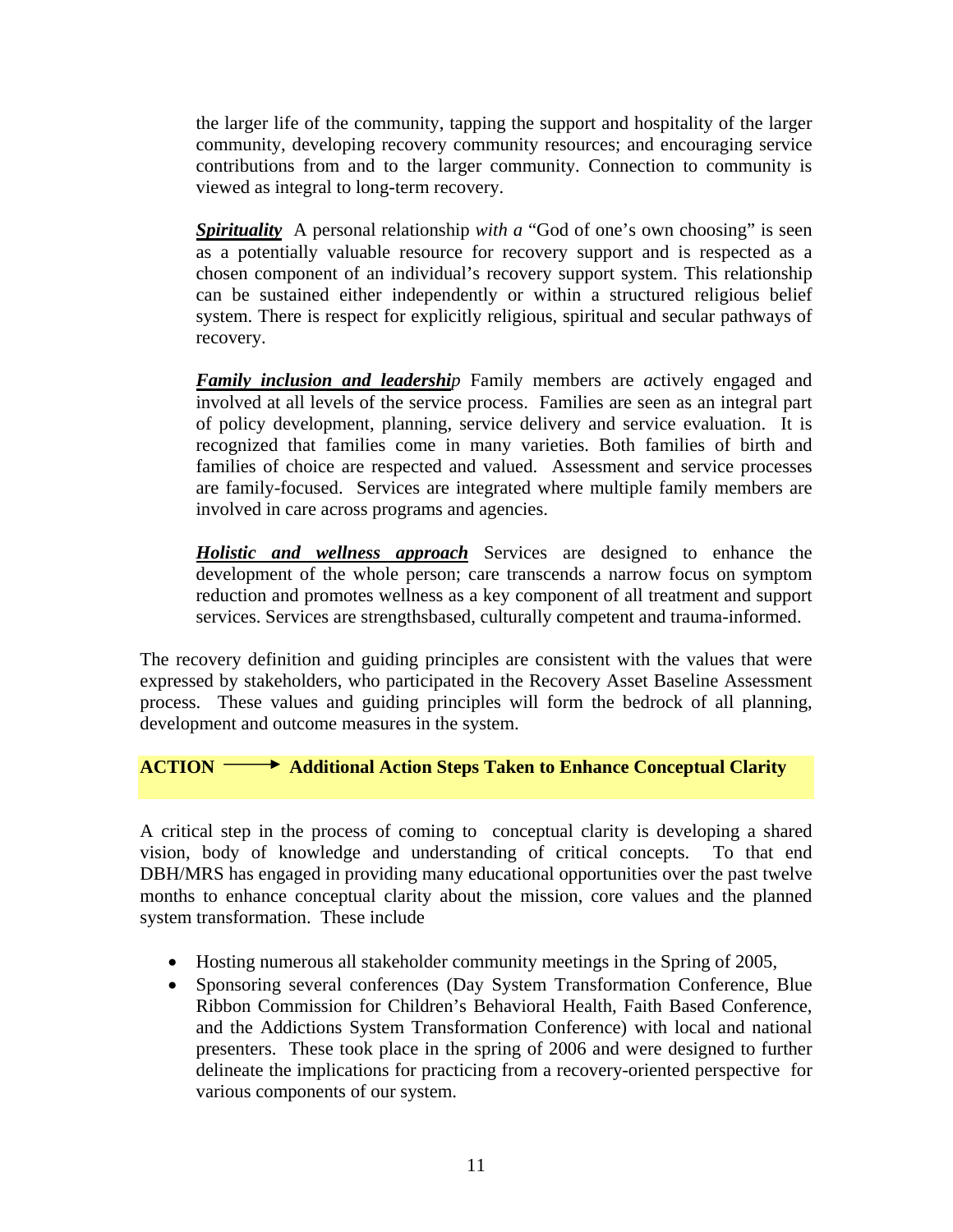- Designing and delivering the Recovery Foundations Training Series, a two day training offered twice a month since January 2006. Each training consists of a diverse group of stakeholders in an effort to model the open learning community that is desired in the system. The trainings are designed to provide participants with a general understanding of the recovery orientation and begin to orient them to some of the concrete implications for practice.
- Hosting the First Friday Series, a colloquium series of primarily local presenters from across the system that was initiated in February 2006. The series is intended to further ground stakeholders in some of the system transformation concepts by highlighting some of the strengths in our system relative to recovery-oriented practice. The presenters include providers, people in recovery, family members of people in recovery and DBH/MRS staff. It is an informal event also designed to support the development of a learning community where information and experience is exchanged in an open dialogue.
- Distributing several Requests For Information (RFI) documents to ensure that stakeholders throughout the system have a shared vision for change (e.g. Day Services RFI and Prevention RFI). This was a deliberate strategy to implement the value of partnership in practice, and to tap into the knowledge of all stakeholders in the system when developing transformed services and supports.
- Developing and distributing the Recovery White Paper, which is partially based on the work of the Recovery Advisory Committee, and this document, and the soon to be released addictions services strategic plan.

#### **Strategy - Aligning Practice: How Will System Transformation Affect Practices in Provider Organizations and DBH/MRS?**

#### **Practice Alignment and DBH/MRS: Transformation and Systems Management**

The systems transformation that is underway will require significant changes in the operation of DBH/MRS. In a transformed system it is critical that DBH/MRS model the values and priorities that have been identified. To that end, DBH/MRS is re-assessing all internal operations with the goal of aligning all areas of internal functioning toward a greater recovery orientation, greater collaboration internally, a stronger emphasis on a partnership relationship with providers and the goal of reducing burdensome and duplicative processes for providers. The integration of CBH and Behavioral Health Special Initiatives (BHSI) will be completed.

Further steps will be taken to move from the current reality of similar functions operating in separate parts of DBH/MRS to an integration of key functional arms including but not limited to Clinical Services, Provider Management, Research and Evaluation, and Information Services.In addition DBH/MRS will continue to work at developing strong working partnerships with sister social service departments within the city of Philadelphia.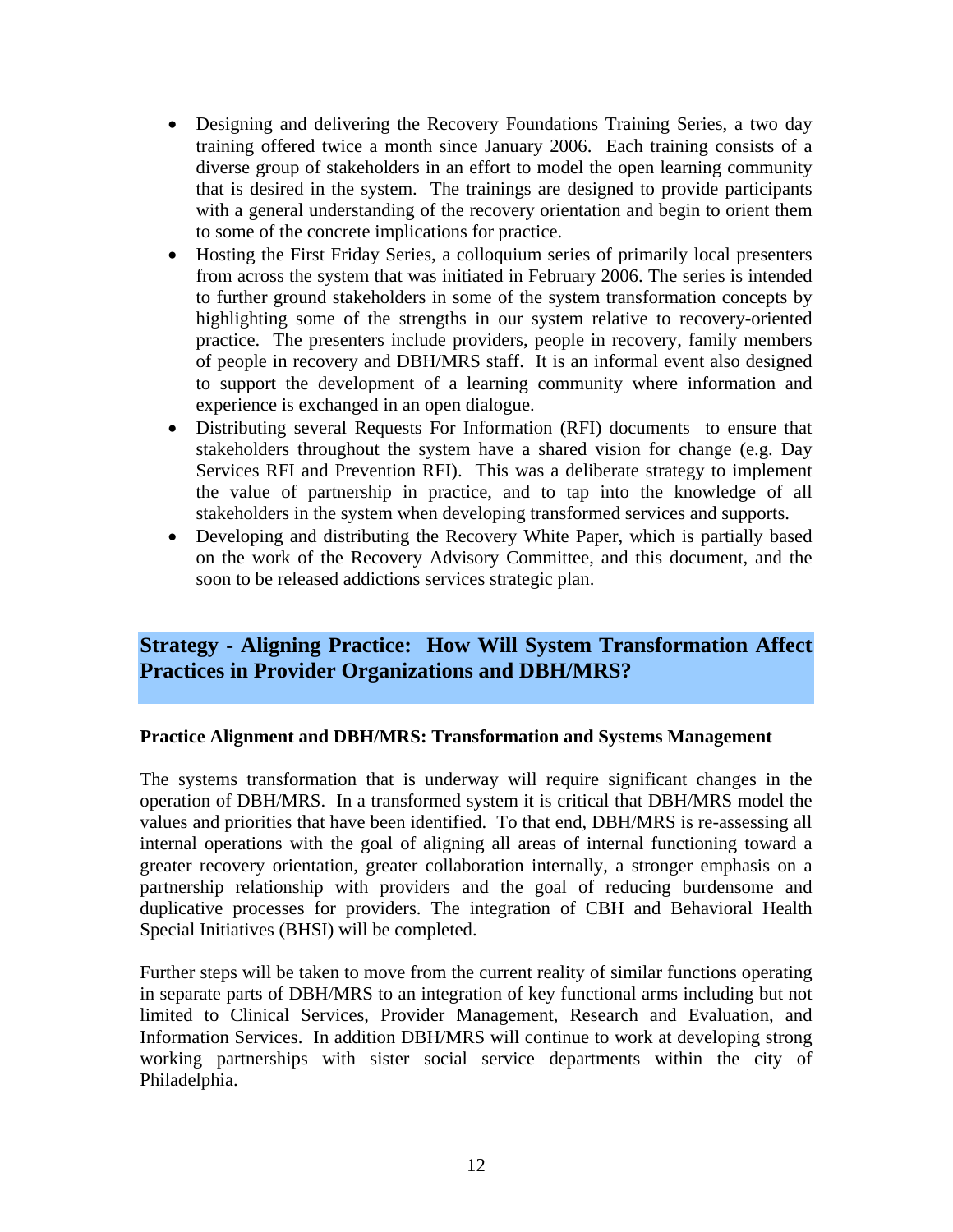During the next 18 months major expansion is not expected. Instead the focus will be on reconfiguring existing services to advance the system transformation goals, improving the management of current resources and enhancing the DBH/MRS service system through targeted development based on identified need.

Reconfiguration efforts will include the MH Day Program Transformation, reconfiguration of the substance abuse service system, converting congregate Community Rehabilitation Residences (CRR) into Supported Living models. As the transformation proceeds other RFI/RFP's will be developed in order to transform current levels of care.

In an era of system transformation and fiscal constraints, making sure that all services are directed toward supporting recovery is a key goal of the planning process. This will entail evaluating and modifying detox, residential rehabilitation services, psychiatric inpatient services, extended acute services, school based behavioral health services (SBBH) and behavioral health rehabilitation services (BHRS) in ways that insure they support the goals of the system transformation

The process of developing an internal infrastructure to use data to build a more efficient continuous service system has begun. This process will continue and expand with the goal to improve continuity of care, identify clear gaps in services and to fill these gaps in a planful way that promotes a more seamless and recovery-focused system. Some of this development may lead to new services, much of it will lead to the reconfiguration and re-alignment of existing services. New services will be added when there is clear documentation of substantive unmet need.

Aligning practices at the systems level will take several years to actualize. What we offer here is our current thinking of the areas that will need to be restructured to support systems transformation. Over time, other areas in need of restructuring will likely emerge. This needed evolution will advance the movement toward one integrated system, promote efficiency, support clarity of roles, and insure that we are capable of supporting providers as they make practice changes.

#### **ACTION** Practice Alignment within DBH/MRS

#### **Initial Practice Alignment within DBH/MRS**

*Philosophical Reorientation* DBH/MRS will bring unit philosophies, policies and procedures into congruence with the emerging recovery philosophy.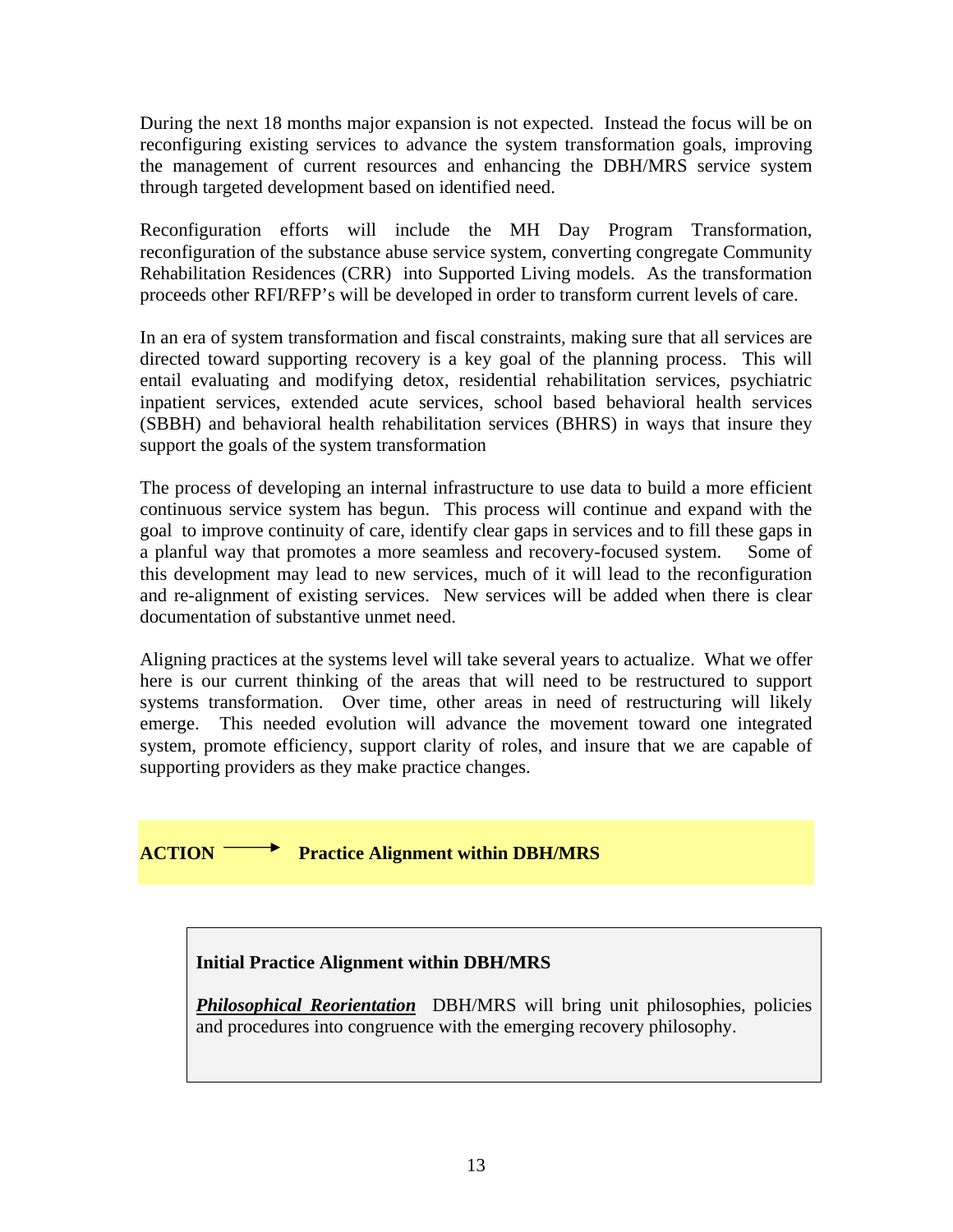*Systems Relationships* DBH/MRS will develop recovery-focused partnerships with provider organizations; expand the network of collaboration to strengthen relationships among DBH/MRS; local treatment providers and local recovery advocacy/support organizations; and use "recovery" as a conceptual bridge for increased integration of behavioral health services (bridging the historical separation between the mental health and addictions treatment fields).

*Needs and Resource Identification* DBH/MRS will focus its data collection and analysis activities on: 1) identifying geographical areas and populations in greatest need of services, 2) mapping existing treatment and recovery support assets, 3) identifying service priorities based on the analysis of gaps between service needs and resource availability, and 4) document recovery rates, pathways, styles and stages across multiple demographic and clinical populations.

*Policy Development* DBH/MRS will develop a process that assures broad constituency participation (including people in recovery and their family members) in DBH/MRS policies and enhances the overall involvement of individuals/families at policymaking making and policyadvisement roles in local service programs. The Department will begin a rigorous process of aligning policies to support recovery- oriented practices.

**Service Planning** DBH/MRS will take a collaborative approach to service planning. Additionally, it will develop and communicate periodic plans that summarize the progress of behavioral health systems transformation and that outline forthcoming priorities and goals.

*Service Funding* DBH/MRS will 1) provide financial incentives, using performance based contracting strategies to support providers in moving toward a recovery-focused service orientation, 2) provide financial disincentives and eventual de-funding of organizations failing to embrace recovery orientation, evidence-based practices and cultural competency, 3) pilot financing models for post-treatment monitoring and long-term support, 4) advocate for needed funding reform with the State, and 5) modify our funding policies and procedures to align funding with our System Transformation Vision .

*Service Monitoring* To align our monitoring activities with our system transformation efforts, the DBH/MRS will 1) streamline and integrate the compliance monitoring processes, 2) develop recovery-oriented benchmarks that shift the monitoring focus from service procedures to outcomes for people in recovery; 3) provide training, technical assistance and individualized consultation to assist programs in developing more recovery-oriented practices; 4) develop a partnership model between DBH/MRS and service providers (versus a regulatory enforcement model), e.g., co-development of annual plans for recovery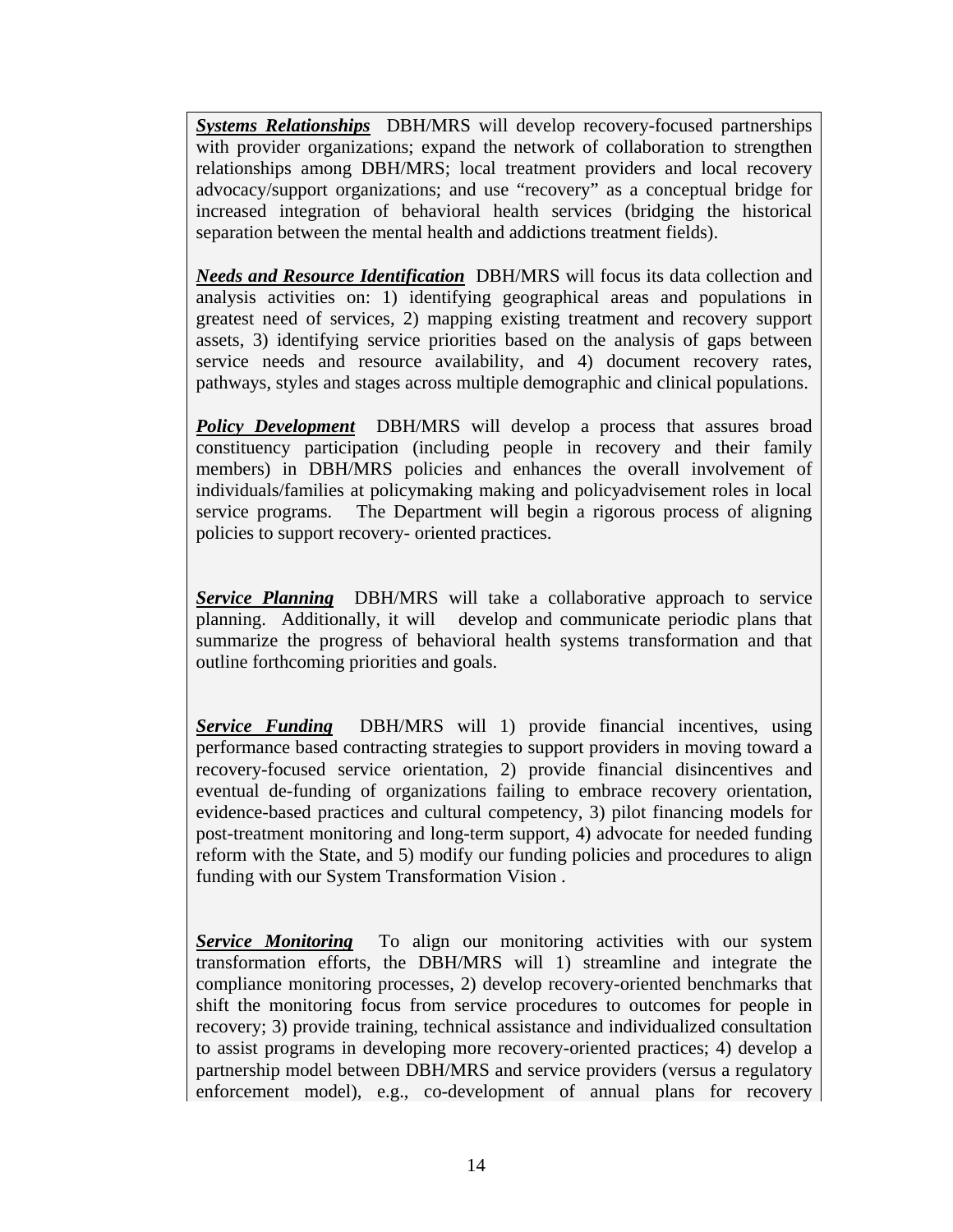orientation enhancements, 5) connect training, technical assistance and consultation services to the monitoring process. These activities will be piloted with programs funded through re-investment dollars before being expanded to the rest of the system.

*Research and Evaluation* DBH/MRS will 1) develop measurable systems indicators that will provide benchmarks of the degree to which transformation activities are producing recovery-oriented changes in process measures (e.g., earlier engagement, reductions in administrative discharges, measures for each of the priority areas outline below) and outcome measures (e.g., prevalence of those in long-term recovery), 2) evaluate effects of policy decisions and service interventions on the prevalence of addiction and addiction recovery, 3) mobilize local research resources to conduct recovery-oriented evaluations and comparative research, 4) utilize internal and external expertise to evaluate practices that hold promise in producing long-term recovery outcomes, and 5) provide technical assistance to local service programs to help them to enhance their self-evaluation capabilities.

#### **Practice Alignment at the Provider Level**

While DBH/MRS is aligning internal practices and processes with our collective vision of systems transformation, providers of behavioral healthcare will also be asked to simultaneously reshape service practices to be consistent with a recovery orientation. As systems around the country grapple with concrete ways to provide more recoveryoriented practices, providers often are left on their own to figure out how to adjust current practices to be consistent with the goal of recovery and community integration. This inevitably leads to frustration and impedes progress.

Thus over the next two to three years, DBH/MRS will be offering targeted training and technical assistance (TA) to support providers in implementing the practice changes that are needed. The content and process for this training will be identified through a workgroup that is currently forming and will include representatives of all stakeholder groups. TA will accompany new reinvestment programs and will be selectively targeted for other projects closely related to system transformation initiatives.

Aligning practices with a recovery orientation will be a complex process that is impacted by policy and fiscal constraints. Nevertheless, we are confident that by working on the system level and the provider level goals simultaneously, and in a collaborative fashion, we will be able to achieve significant progress.

Some of the areas that will be the focus of practice changes will emerge as we go through the transformation process and as people in recovery increasingly voice their opinions about service delivery. Other areas however, have already been identified nationally as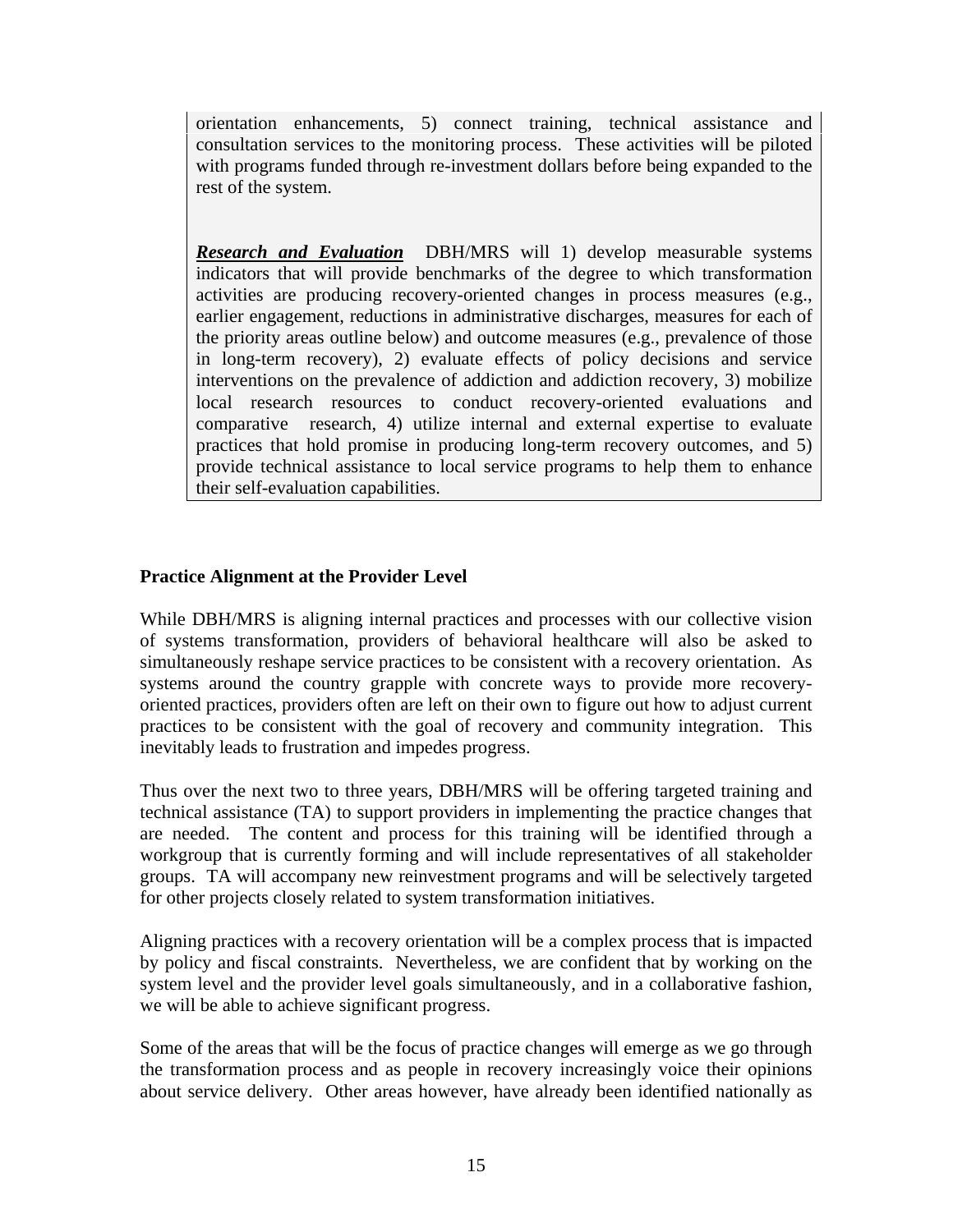requiring changes. The national perspective is also consistent with the perspectives that local stakeholders offered through the focus groups conducted as a part of the Recovery Asset Baseline Assessment.

Later in this document we will identify our collective next steps and the priorities that we are focusing on in the short term. The areas identified immediately below however, represent our collective long-term vision of some of the changes that will need to occur in order to transform our service system. Our long-term vision for practice alignment at the provider level includes

#### **ACTION STEPS**  $\longrightarrow$  **Practice Alignment at the Provider Level**

#### **Long-Term Vision for Practice Alignment at the Provider Level**

*Service Engagement* Expand outreach services to reach individuals, families, communities at earlier stages of problem development.

*Service Access* Continue the rapid level of service access that has longcharacterized some components of the Philadelphia behavioral health service system (e.g. substance abuse treatment services) and increase the ability to access services in other areas (e.g. psychiatric access, housing with community supports).

*Recovering Peron's Role* Emphasize the rights of people in recovery to participate in and direct service decisions, plan for services, and to move toward self-management of their own recovery journeys in collaboration with the people who serve them.

*Service Relationship* Shift the primary service relationship from an expert/patient model to a partnership/consultant model.

*Assessment* Move toward assessment procedures that are holistic, and strengthsbased (rather than pathology-based) and continual (rather than an intake activity).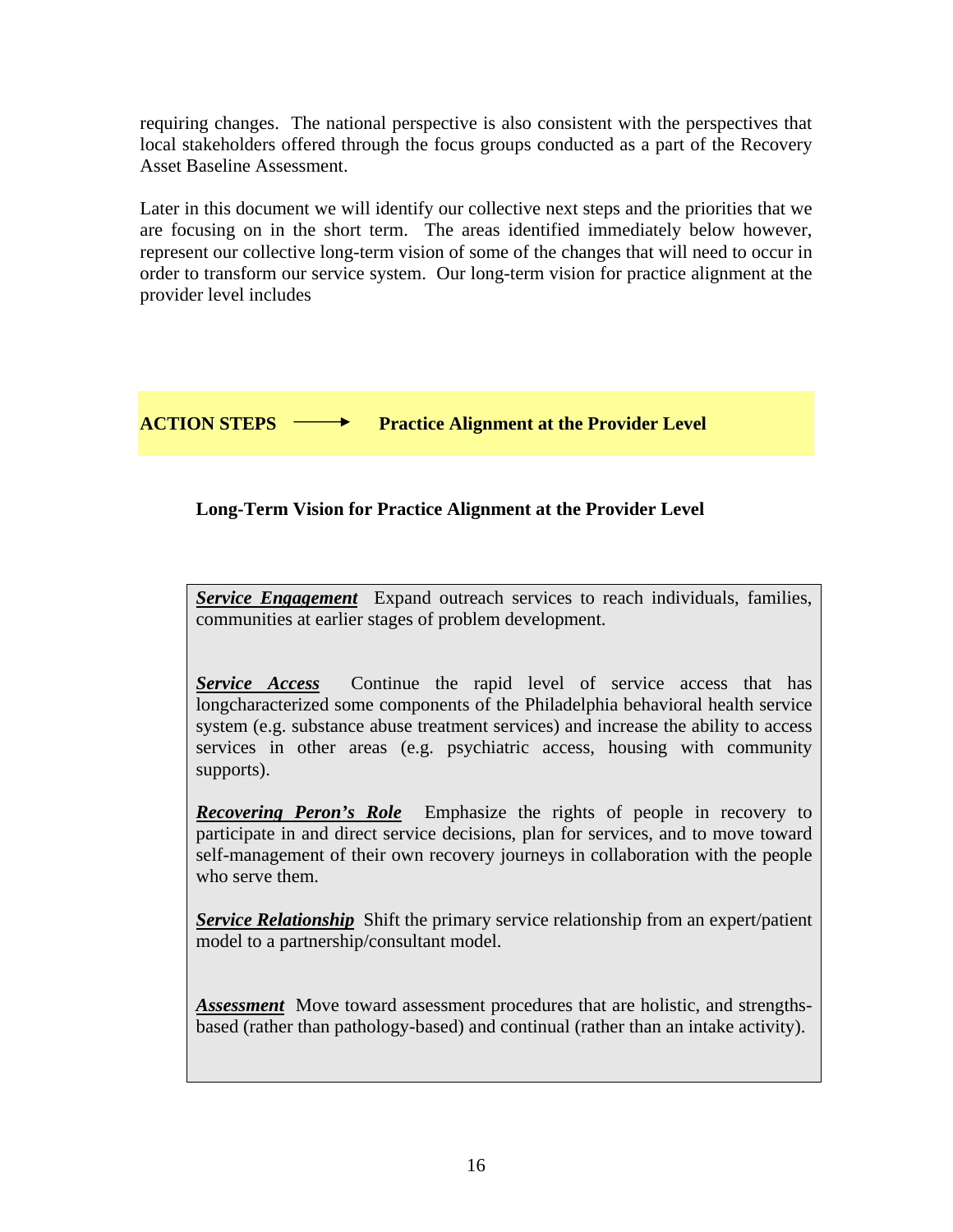*Clinical Care* Move to clinical care services that are recovery-focused, evidencebased, developmentally appropriate, gender-sensitive, culturally competent and trauma informed. These services recognize that excellent clinical care is critical but is only one aspect of service needed among others in a recovery-oriented system.

**Service Retention** Enhance service retention rates (reducing rates of service consumer disengagement (NOTE: I struck this since many will not be in recovery yet) and rates of administrative discharge) by increasing the quality of clinical services and enhancing in-treatment recovery support services.

*Locus of Service Delivery* Increase the delivery of community integrated, neighborhood- and home-based services and expand recovery support services in high-need areas. This enhances normalization, the effectiveness of skill teaching and skill retention, and decreases stigma.

*Peer-based Recovery Support Services* Dramatically expand the availability of non-clinical, peer-based recovery support services and integrate professional and peer-based services.

*Dose/Duration of Services* Provide doses of services across levels of care that are associated with positive recovery outcomes. The intent is that intensity of services will naturally decrease over time as recovery stability and quality increases, but that recovery checkups when needed, early re-intervention, will continue for a considerable period of time. The system will develop innovative means for this connection (e.g., assertive phone follow up). Our vision is continuity of contact in a primary recovery support relationship over time.

*Post-treatment Checkups and Support*: Shift the focus of service interventions from acute stabilization to sustained recovery management via post-treatment recovery check-ups. Support the use of Peer Specialists for post-treatment follow up, stage appropriate recovery education, assertive links to recovery communities and, when needed, early re-intervention. Shift from passive aftercare to assertive approaches to continuing care.

*Relationship to Community* Greater collaboration with indigenous recovery support organizations (e.g., faith community); more assertive linkages of clients to local communities of recovery; greater role in recovery education/celebration in larger community and greater role in recovery advocacy (e.g., issue of stigma and discrimination).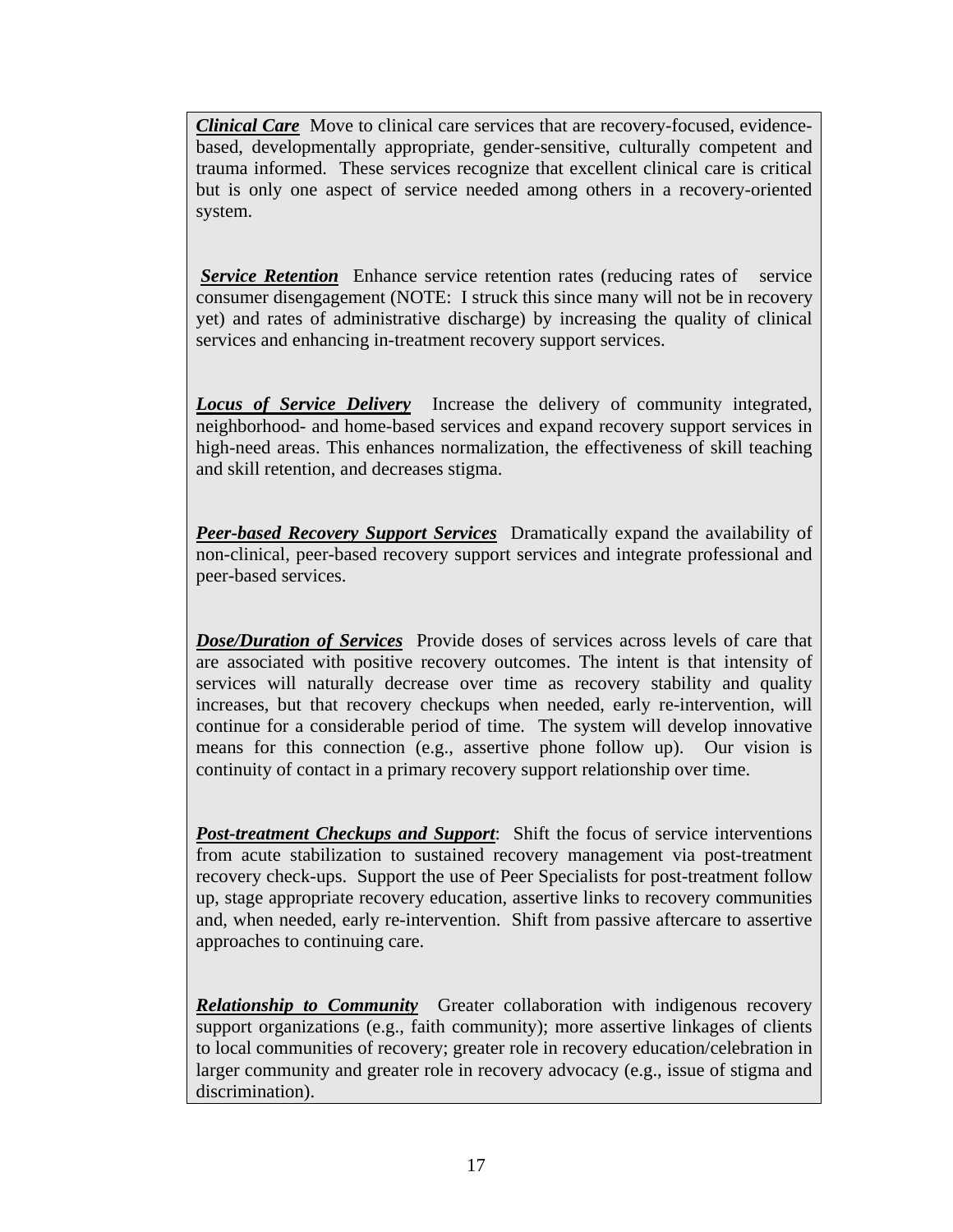#### **Strategy-Aligning the Context: Activities to Sustain the Transformation Over Time**

To sustain the elements of our transformed system, significant efforts will need to be targeted at the community and broader systems in which Philadelphia's behavioral health system is embedded. People recover and sustain their recovery in their communities rather than in our treatment facilities.Thus just as DBH/MRS will be working internally and with providers to transform service delivery, the Department will also be working with the broader community to ensure that the people served have opportunities to maximize their potential in the community.

**ACTION STEPS**  $\longrightarrow$  Activities Geared at Sustaining the Transformation

 The changes that we will work toward to ensure the sustainability of our transformation include

- Increased community awareness and understanding of behavioral health illnesses;
- Decreased stigma regarding behavioral health issues;
- Increased local political support and understanding of the possibility of recovery and a meaningful life in the community for everyone. Developing a collaborative relationship with political leaders that engage their long term support with system transformation priorities;
- Stronger ties between the formal treatment system and informal community based supports;
- Stronger connection between the physical health provider community and the behavioral health provider community. Increase understanding of the behavioral health recovery potential and support needed for people with medical needs from the physical health care providers.

In addition to increasing community awareness, support, and opportunities, another critical element of aligning the context to sustain change will be identifying and addressing any regulatory barriers to the development of recovery- oriented care. The executive leadership of DBH/MRS recognizes that expectations for practice changes must be accompanied by regulatory relief in key areas. We have power to change many elements of our current practice, but in other areas we need the state to help address barriers to change. Our high level vision for the contextual changes needed to sustain this transformation will require stronger partnerships with federal and state officials aimed at: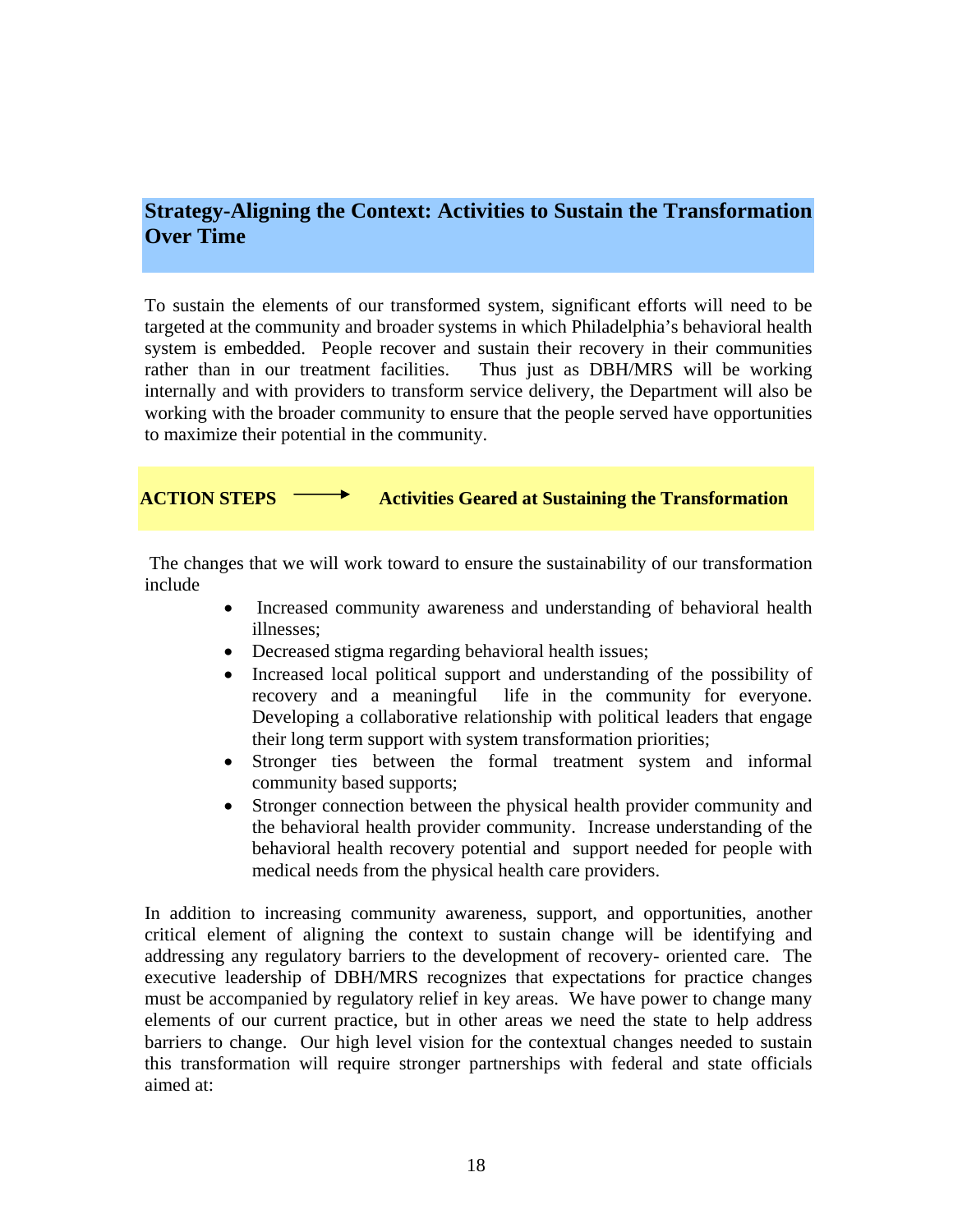- Providing regulatory relief via standards consolidation and integrated systems of program monitoring
- Breaking down existing funding silos that contribute to a fragmented, categoricallysegregated service system.
- Forging innovative financing models that can serve as the foundation for sustained behavioral health recovery support services.
- Creating data collection systems that will allow measuring system performance via key recovery benchmarks, (e.g., service access, service dose, recovery community links and recovery prevalence rates..).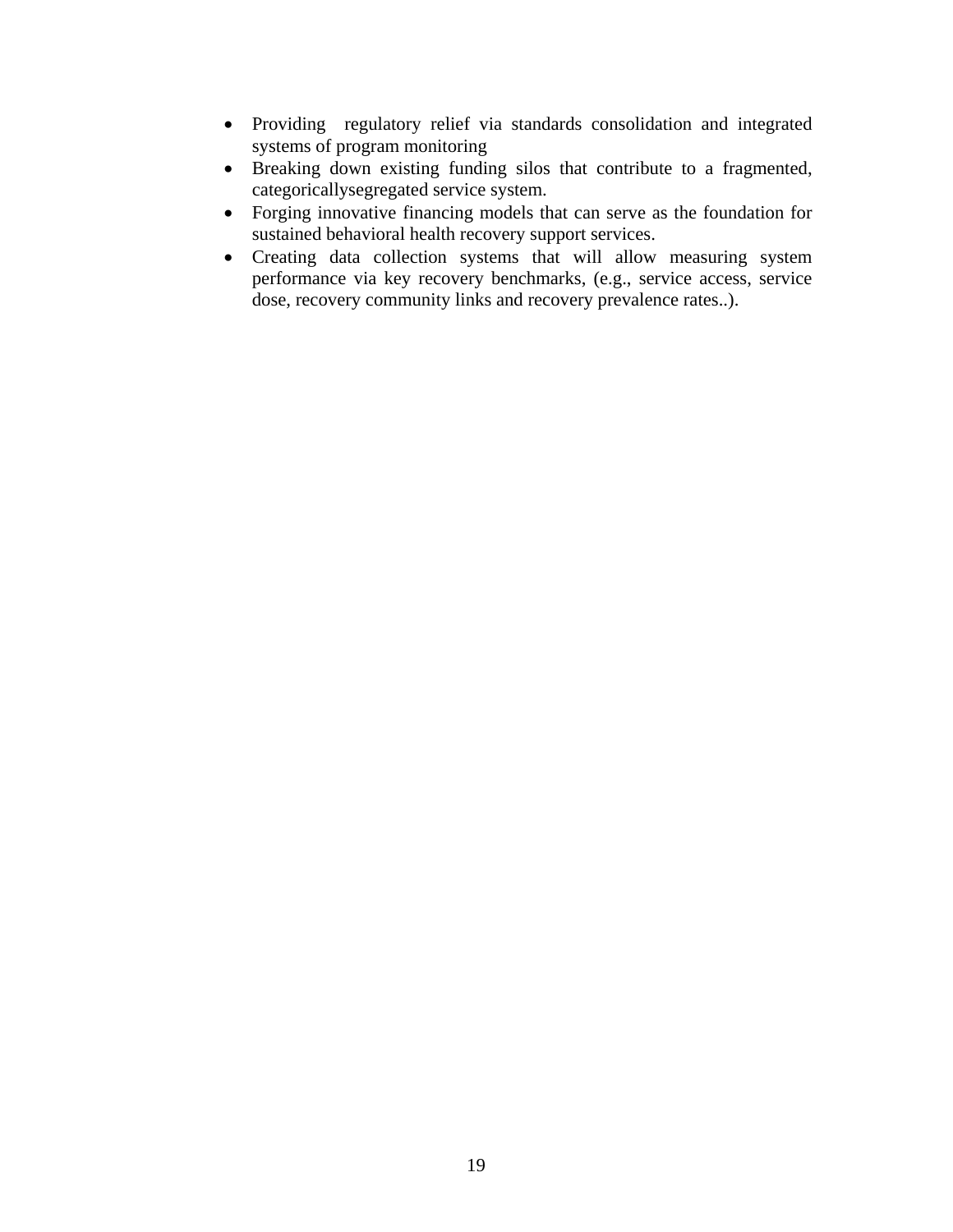#### **III. PHASES, GOALS AND TIMELINES FOR TRANSFORMATION**

#### **Phases of Philadelphia's Behavioral Health System Transformation Initiative**

The three components of the systems transformation planning process (aligning concepts, aligning practice, and aligning context) are being simultaneously implemented in what is envisioned as a four-phase process. This process is detailed in Table One below. Upon reviewing the table, it will be evident that we are now completing many of the components of Phase One of the Process. Phase One has centered primarily on developing Conceptual Alignment.

We are currently transitioning into Phase Two of our systems transformation process during which the greatest focus will be Practice and Contextual Alignment. As previously stated, however, our three change strategies (Conceptual Alignment, Practice Alignment, and Contextual Alignment) will not proceed in a linear fashion. We will continue to focus on increasing conceptual alignment.

In Phase Two of the process , our efforts to promote Conceptual Alignment will focus more on our ability to clearly operationalize recovery oriented principles into concrete practices, whereas in the first phase of our transformation processes, Conceptual Alignment was primarily oriented around achieving consensus on our collective values, guiding principles, and overall future direction.

The remainder of this document will detail the transformation plan specifically focusing on Phases Two and Three, promoting Practice and Contextual Alignment over the course of the next four years.

|  |                                      |  |  | Table One: Phases, Goals and Timelines of Philadelphia's Behavioral Health |  |
|--|--------------------------------------|--|--|----------------------------------------------------------------------------|--|
|  | <b>System Transformation Process</b> |  |  |                                                                            |  |

| <b>PHASE</b> | <b>GOALS</b>                                                                                                                                                                                                                                                                                                                                                                                                                                            | <b>TIMEFRAME</b>                  |
|--------------|---------------------------------------------------------------------------------------------------------------------------------------------------------------------------------------------------------------------------------------------------------------------------------------------------------------------------------------------------------------------------------------------------------------------------------------------------------|-----------------------------------|
| ONE          | • Generate consensus on the desired future<br>direction of behavioral health services in<br>the city.<br>• Develop initial conceptual clarity about<br>the purpose of the transformation and<br>critical guiding principles.<br>• Bring multiple constituencies together to<br>create conceptual clarity and begin the<br>process of partnering for change.<br>• Identify assets and opportunities in the<br>system relative to a recovery orientation. | January $2005-$<br>September 2006 |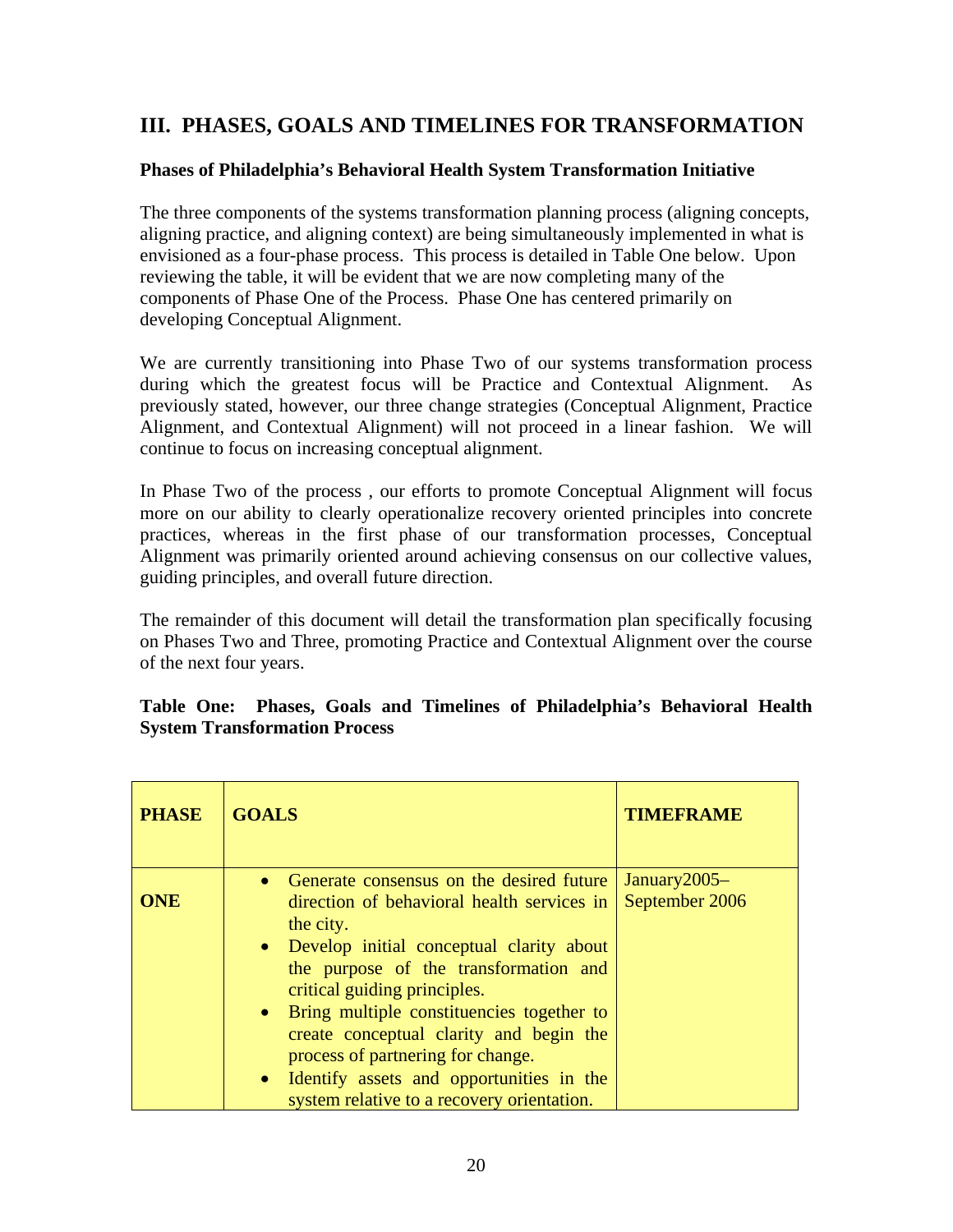| <b>PHASE</b> | <b>GOALS</b>                                                                                                                                                                                                                                                                                                                                                                                                                                                                                                                                                                                                                                                                                                                                          | <b>TIMEFRAME</b>                      |
|--------------|-------------------------------------------------------------------------------------------------------------------------------------------------------------------------------------------------------------------------------------------------------------------------------------------------------------------------------------------------------------------------------------------------------------------------------------------------------------------------------------------------------------------------------------------------------------------------------------------------------------------------------------------------------------------------------------------------------------------------------------------------------|---------------------------------------|
| <b>TWO</b>   | Develop and implement initial practice<br>$\bullet$<br>alignment priorities at the provider level.<br>Reorient internal DBH/MRS practices,<br>procedures, and policies to be consistent<br>with practice alignment priorities.<br>Identify areas in need of regulatory relief<br>$\bullet$<br>and begin to advocate for change.<br>Increase system leadership and direction<br>$\bullet$<br>from people in recovery and their families<br>Begin to gain community support for<br>$\bullet$<br>behavioral health transformation.                                                                                                                                                                                                                       | September<br>2006<br><b>June 2008</b> |
| <b>THREE</b> | Evaluate and refine the initial system<br>$\bullet$<br>activities that deserve<br>transformation<br>priority based on priority areas.<br>Enhance practice alignment at<br>the<br>$\bullet$<br>individual provider and systems level<br>based on lessons learned.<br>Develop Models of Recovery Oriented<br>Practices in the provider community<br>infused with<br>additional<br>which are<br>resources.<br>Expand priorities for practice alignment.<br>Obtain broader community support.<br>$\bullet$<br>Increase advocacy at state and federal<br>$\bullet$<br>levels based on successes within the<br>system and identified barriers to change.<br>Establish a culture of consumer direction<br>$\bullet$<br>and leadership throughout the System. | <b>July 2008–June 2010</b>            |
| <b>FOUR</b>  | Utilize the feedback cycle to continue<br>$\bullet$<br>enhancing the system.                                                                                                                                                                                                                                                                                                                                                                                                                                                                                                                                                                                                                                                                          | July<br>2010<br>June<br>2012          |

## **IV. What to Expect in the Next Phase of Our Transformation Process**

**Phase Two Timeframe:** September 2006 to June 2008 **Primary Focus:** Practice and Contextual Alignment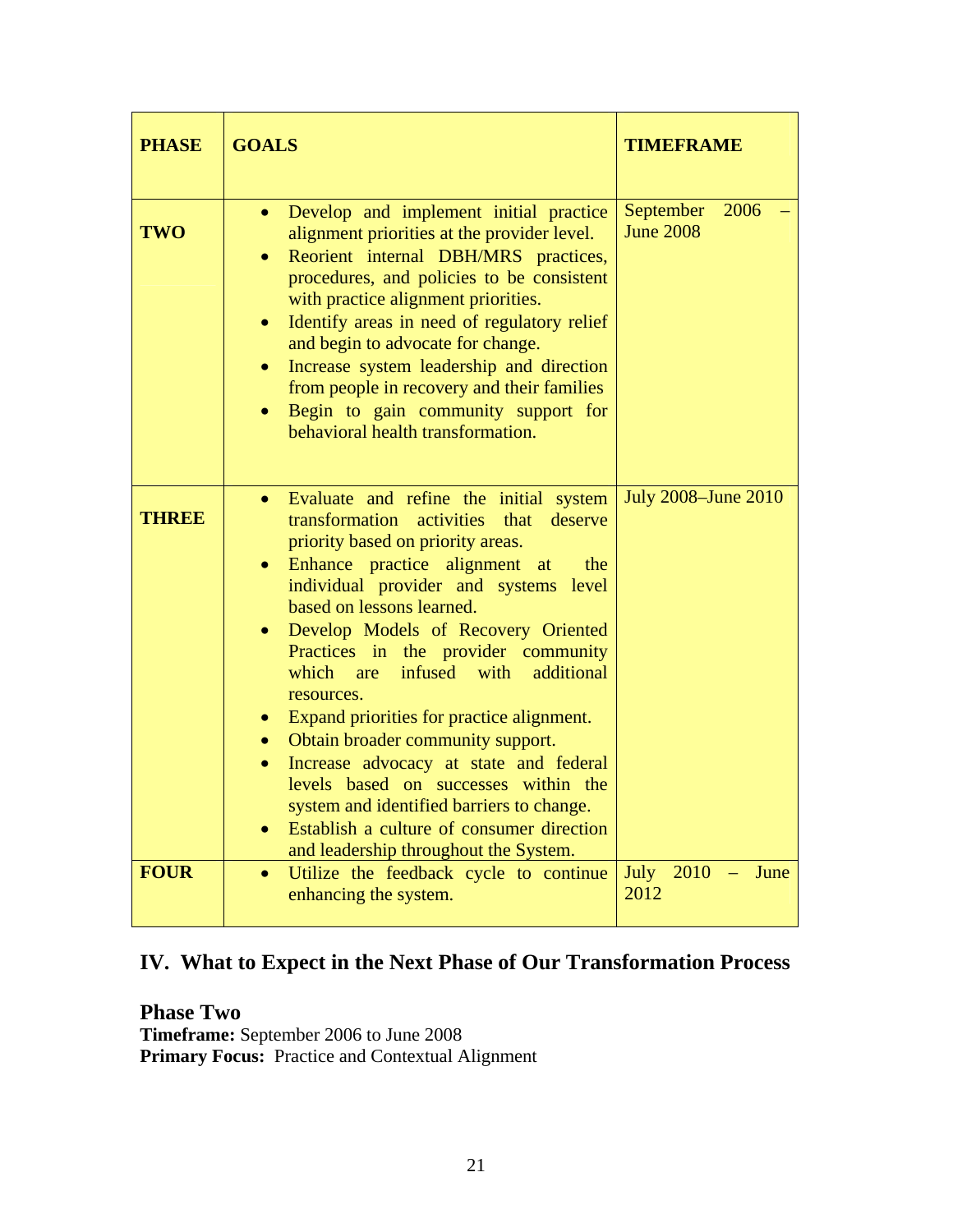There are many directions that that we could pursue in order to promote practice alignment in Phase Two of our transformation process. DBH/MRS decided to identify initial priorities for practice alignment based on 1) the stakeholder feedback provided in the Recovery Asset Baseline Assessment; 2) the work of the Recovery Advisory Committee; and 3) feedback from the executive and senior management staff of DBH/MRS. As such, these priorities are thought to reflect the general consensus of numerous stakeholders in the system.

#### **The Seven Priorities for Phase Two Are:**

- **COMMUNITY INCLUSION/OPPORTUNITY**
- **HOLISTIC CARE**
- **PEER CULTURE/PEER SUPPORT/LEADERSHIP**
- **FAMILY INCLUSION AND LEADERSHIP**
- **PARTNERSHIP**
- **EXTENDED RECOVERY SUPPORT**
- **QUALITY OF CARE**

The first five priorities are described earlier in this document. Extended Recovery Support refers to a way of looking at recovery as an ongoing journey that in many cases starts before someone ever accesses the service system and continues beyond the point of "stabilization" and is characterized by ups and downs, by greater and lesser needs for support.

We are asking the entire system to conceptualize the service delivery system in a way that includes this knowledge about recovery through

- Increased Access
	- Aggressive outreach and engagement;
	- Geo Mapping Matching behavioral health problem indicator with recovery resource and prevalence data by census track to identify areas of needed service infusion;
- Increased Retention
	- Transition from professionally directed Treatment Plans (aimed at acute biopsychosocial stabilization and recovery initiation) to Recovery Plans (aimed at sustained recovery maintenance);
	- Holistic, strength-based and continuing assessments;
- Increased Post-treatment Supports
	- **Provider agencies have formal relationships with community** organizations;
	- People in recovery are linked with natural supports;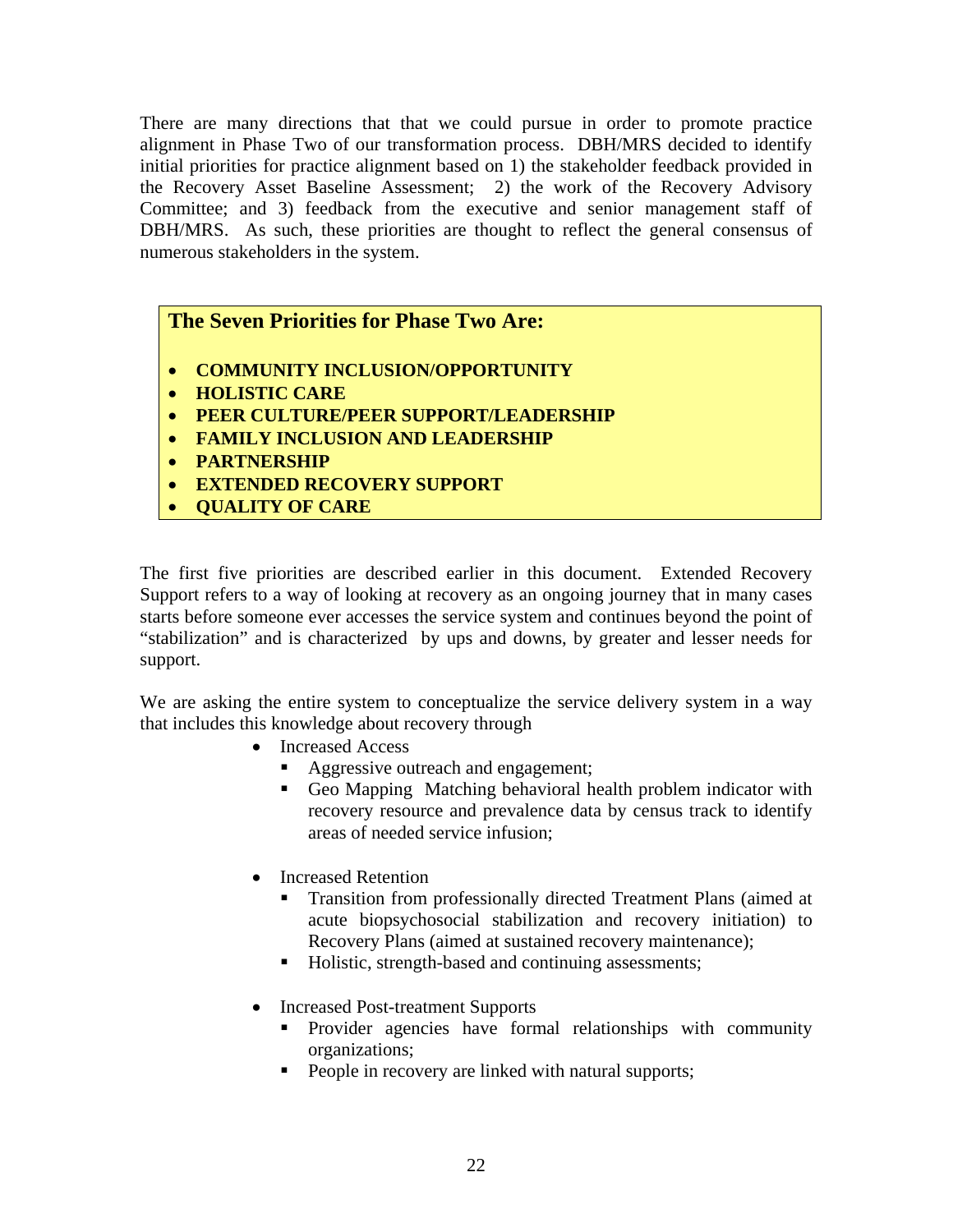Formal post-treatment monitoring, support and, when needed, early re-intervention.

With regard to our final priority "Quality of Care," the position of DBH/MRS is that a recovery-oriented system relies on excellence in clinical care/treatment. To support an individual's recovery, the care delivered needs to be the best possible intervention, geared to the right stage in the recovery journey with careful attention to the person's culture in the broadest sense of the word.

During the course of our transformation we will focus on different aspects of quality of care at different points in time. Some of these include using evidence- based practices, increasing the availability of trauma-informed services, addressing health disparities by enhancing cultural competence throughout the system and by developing specific programs for cultural groups (e.g. GLBT, Spanish speaking, hearing impaired, the Asian community, in addition to other cultural groups). We recognize that we cannot address all of these at once but will work continuously toward these ends.

These priorities represent seven specific areas of focus for the entire system during the next two years. They necessitate that during the next 24 months all of our systems activities be oriented to supporting them. Therefore, training and technical assistance will focus on these priorities, which will dictate how outcome measures are developed and policy and fiscal decisions are made.

Similarly, areas in need of immediate regulatory relief will be identified based on the extent to which they impede our collective ability to advance these priorities. All RFP's will ask for an emphasis on them in any new service development Also processes and procedures at DBH/MRS will be restructured to support more effectively the integration of these priorities into our system of care.

#### **V. The Implications of Our Seven Priorities For DBH/MRS, Providers and People in Recovery and their Families**



Table Two details some of the specific strategies that DBH/MRS, providers and people in recovery can utilize to advance our priority areas over the course of the next 24 months. This is not a comprehensive list, as detailing all of the potential strategies for change would make this document too prescriptive. Instead, we intend to lead this transformation in a recovery-oriented manner through partnership.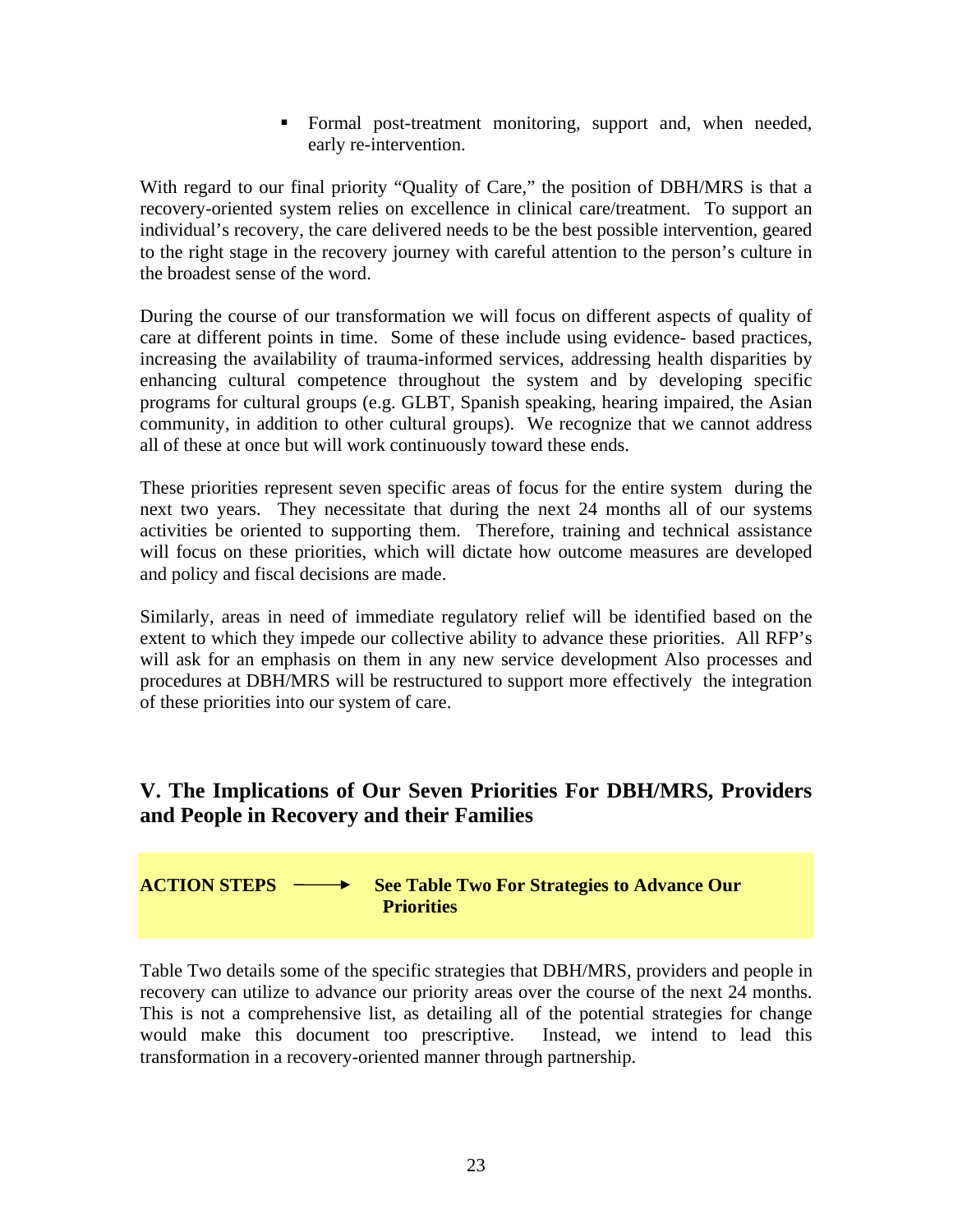The examples in Table Two are provided to concretize the type of action steps that we envision will be critical to moving forward with specific priorities. We will provide opportunities and encourage open and ongoing dialogue about strategies to collectively advance these priorities, and obstacles that impede our progress.

#### **VI. An Example of How Different Service System Enhancements Will be Utilized to Advance Our Priorities**

In addition to the seven priorities outlined above, during Phase Two we will also be focusing attention to a few service enhancements that are currently needed within our system. The areas of service enhancement that will be the focus of Phase Two include:

- o Day Treatment Services
- o Residential Services

These areas represent cross cutting initiatives that will be utilized to advance all of the priorities. Several examples could be provided here, but we will present the current Day Services Transformation Initiative here as a groundbreaking initiative that can form a "case study" for our understanding of how many of our service system enhancements will move forward.

#### **The Day Services Transformation as a Template for Advancing our Priorities**

Consistent with the State's blueprint for change, DBH/MRS has made a commitment to transform the existing partial hospitalization programs into recovery- oriented, community- integrated services that promote peer culture over the next 24-48 months. Both the process and the content of this transformation have been designed to be recovery oriented and reflect the three components of our transformation strategy (aligning concepts, practices and context).

**The Process:** Recognizing the impact a transformation of this magnitude will have on the system as a whole, DBH/MRS has engaged the provider community in the decision making process each step of the way, The Recovery Advisory Committee did much of the initial vision work (developing conceptual clarity). The provider community has helped develop the process through multiple meetings. An RFI (Request For Information) was sent to all the provider agencies that currently have partial programs in order to elicit from them their vision, their concerns and their description of the obstacles to this transformation effort. The feedback provided through the RFI is the basis for our ongoing conversation with the state. The decision to use this process was a deliberate one based on the system transformation values and priorities of partnership and the required design of these transformed services includes all the system priorities.

Recognizing that this effort will only succeed if contextual alignment occurs, DBH/MRS has engaged OHMSAS in a commitment to partner with us in this implementation. In conversation with them we are attempting to address the regulatory, funding,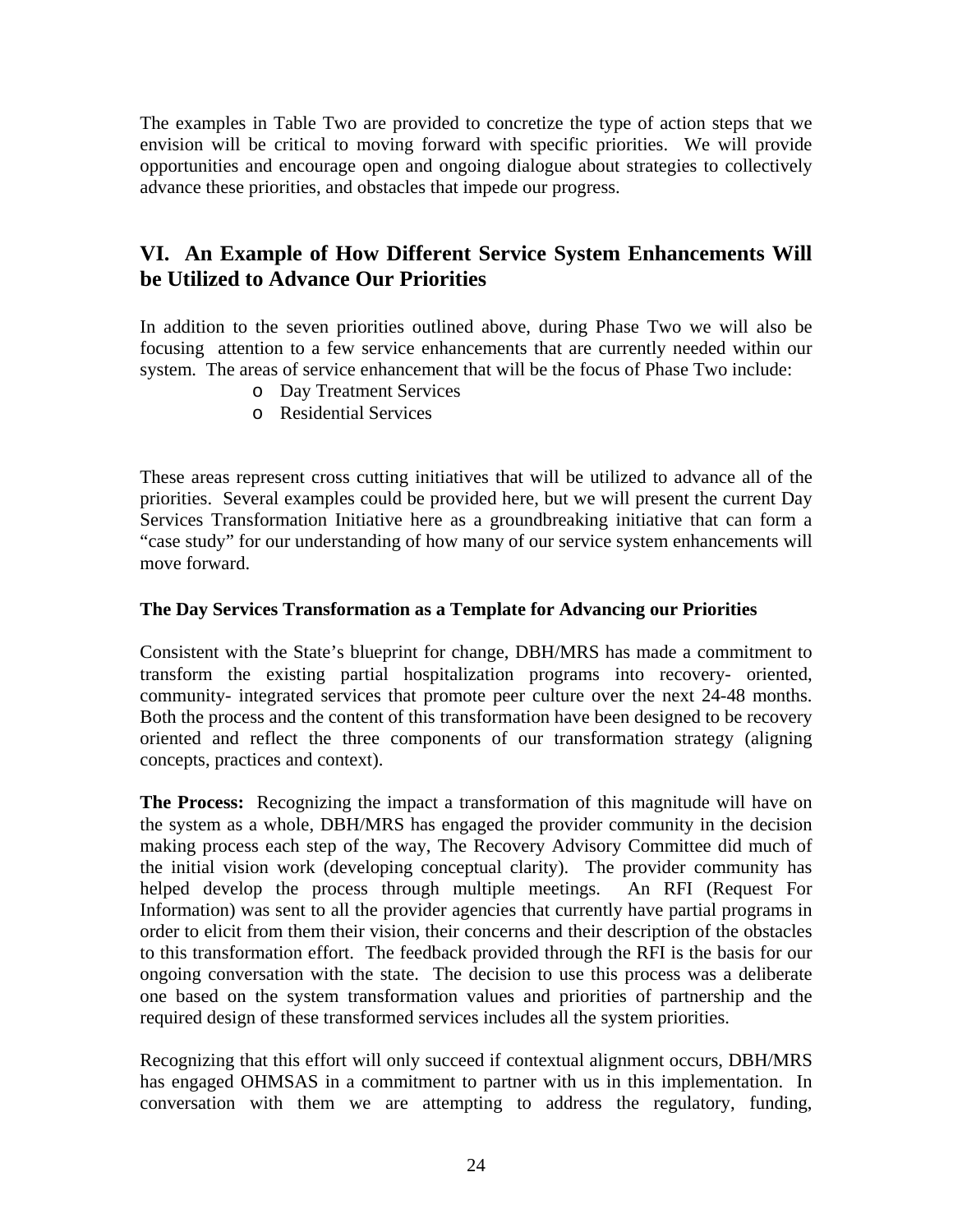documentation and licensing barriers identified by the previous conversations. They will be involved with us in planning each step of the way in order to achieve the results in which both parties are interested. In response to the RFI, additional training and consultation activities are planned to prepare the provider community for the process of responding to the RFPs due in the summer of 2006.

**The Content:** The proposed transformed services will address the five priority areas in the following way:

- **Community Integration**: While site- based services will still exist, the priority will be the development of services that support a life in the community. Funding for mobile services is being sought, agencies will be asked to develop partnerships in their local community to support the movement of people into the community, and services will be seen as a support to life in the community, not the person's life focus.
- **Holistic Care**: Providers are being asked to support persons in developing a life plan/recovery management plan based on the totality of who they are and what their hopes/dreams and goals for their life are rather than focusing primarily on symptom stabilization.
- **Peer culture/peer support/consumer leadership**: Providers will be asked to develop programs that support mutual self help both within the program and within the naturally occurring community. They will be required to include peer specialist services within their staffing patterns and to add people in recovery to their boards and include them in planning for this new service.
- **Family Inclusion/Leadership**: In response to requests by family members throughout the system these programs will participate in ACTIVE engagement of family members. Opportunities for family education and support will be part of the service design, family- friendly consent forms will be used whenever possible, and when desired by the person in recovery, family members will be included as active members of the team. Organizations will be expected to include family members (as defined by those being served) in their planning groups.
- **Partnership**: Recognizing that an undertaking of this magnitude will require full participation of all participants, partnership is required. Some evidences of this are the full participation of consultants in recovery in planning for and developing these services, full participation of the provider community in providing input and identifying barriers, regular meetings with OMHSAS to develop the mechanisms to make this transformation successful. At the provider level individuals in recovery and their family members in many cases have been involved in formulating the RFI responses and will be involved in formulating the RFP responses.

DBH will be providing technical assistance and consultation to the awardees during the implementation of these programs to assist the providers with the transformation process.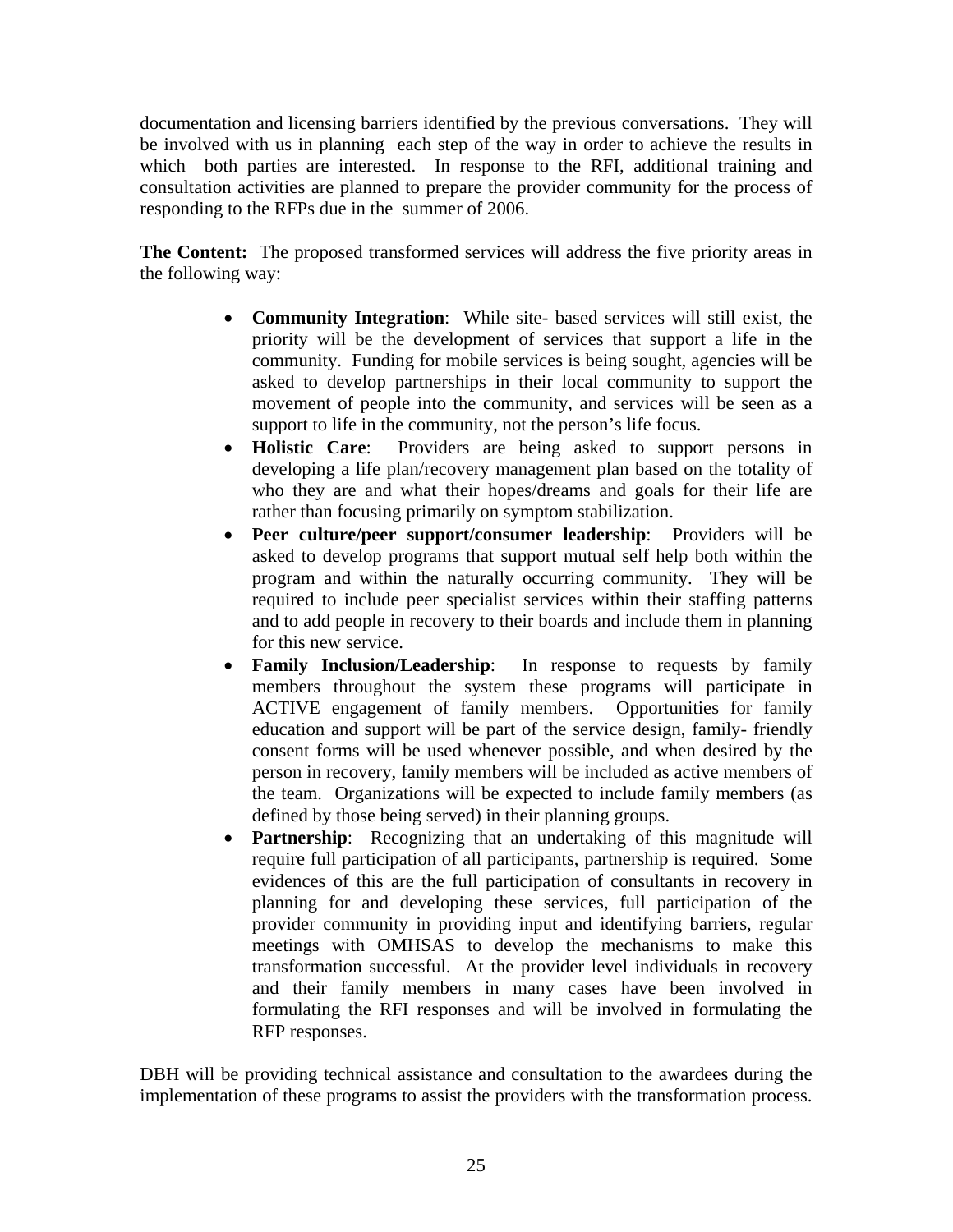All training and TA activities will focus on supporting the implementation of our stated priorities, along with any other support that is needed to enhance the effectiveness of the programs.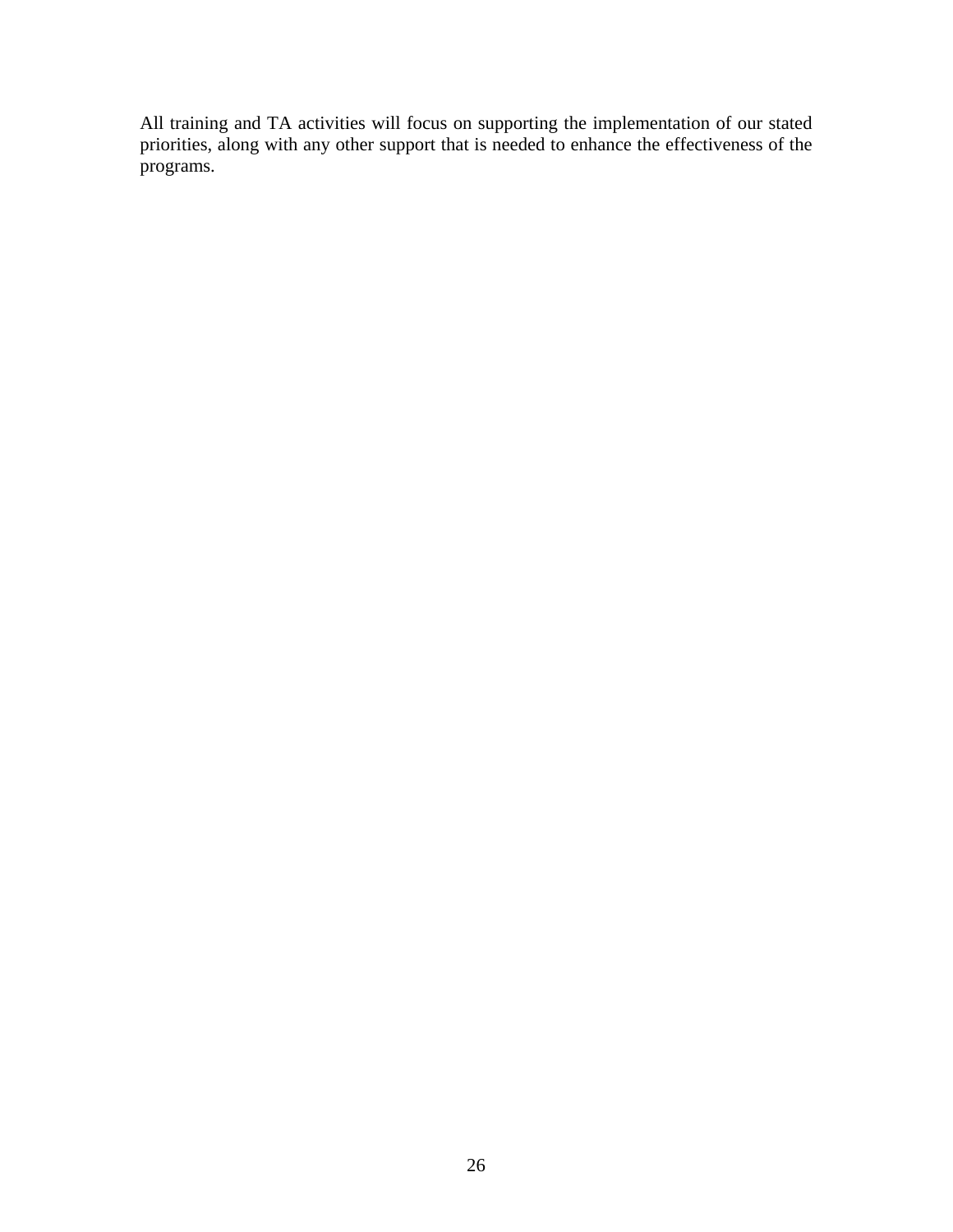#### **VII. Looking Ahead: Phase Three**

**Primary Focus:** Practice Alignment and Context Alignment Timeframe: July 2008 to June 2010

Planning for the continued transformation of our system is a dynamic rather than a static process. Therefore, it would be unrealistic to fully identify all of the strategies and approaches to be implemented in two years.. Much of what we learn in Phase Two will inform our thinking in and approaches to Phase Three.

Additionally, we intend to continue approaching our planning in a recovery- oriented way by establishing priorities and strategies based on the feedback of diverse stakeholders in the system. We anticipate that we will need to do another round of the Recovery Asset Baseline Assessment to see where our system is as we approach the end of Phase II and begin to plan for Phase III.

 What we detail here is our current thinking about anticipated priorities for Phase Three of this transformation process. In addition to continuing our focus on the previous priority areas, in Phase Three we anticipate that our focus will expand to include the following areas:

#### **Anticipated Priorities during Phase Three**

- 1. Locus of services more embedded in the community
- 2. Increased focus on quality of care
	- Evidence- Based Practices
	- Trauma -Informed Practices
	- Increasing cultural competence among all providers and decreasing health disparities.
- 3. Increased advocacy regarding regulatory relief using data that demonstrates the effectiveness of recovery oriented approaches implemented in Phase Two

 4. Dissemination of findings from outcome studies in Phase Two and further alterations in practice patterns to reflect lessons learned.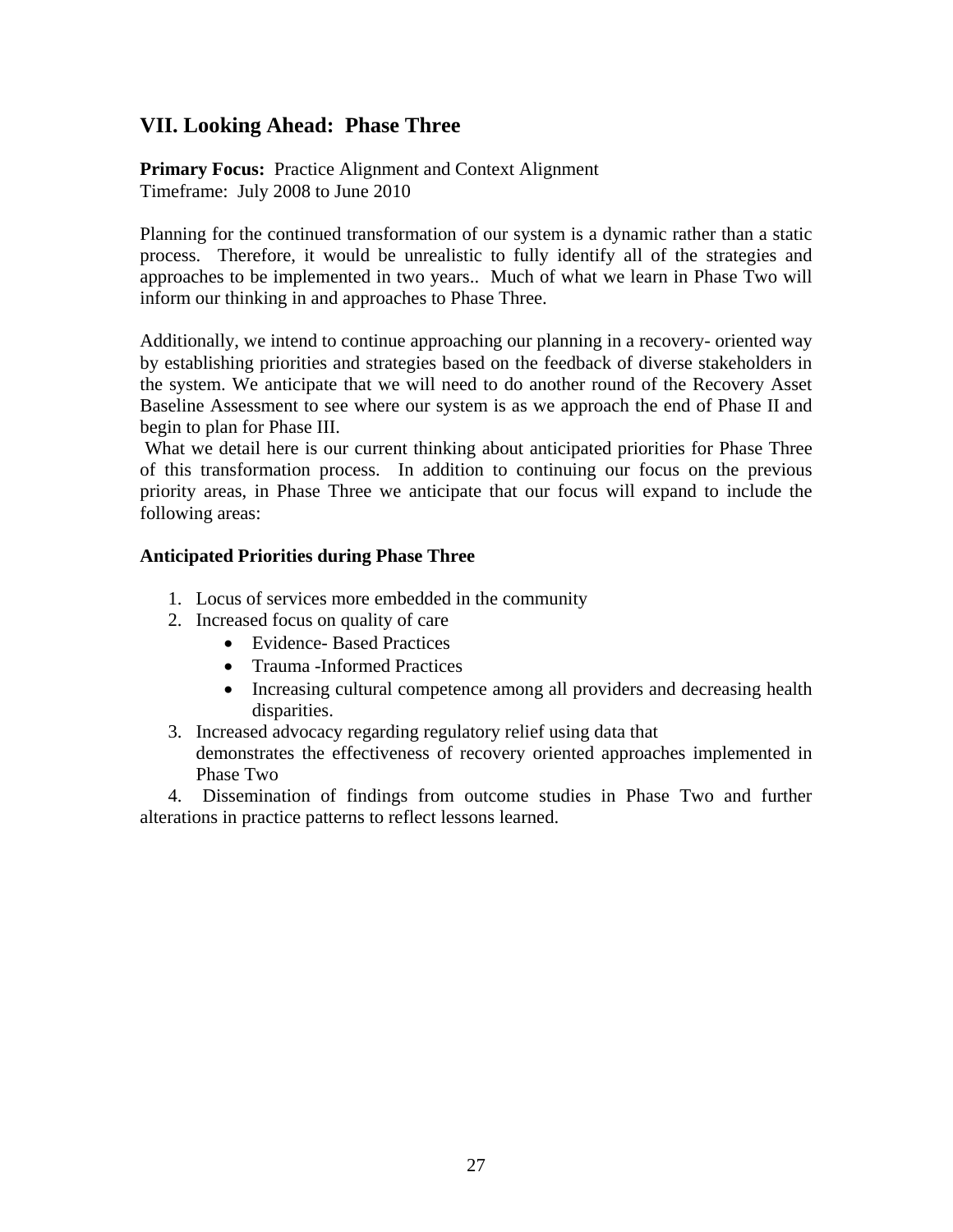#### **VIII. Evaluating the Transformation Process**

The systems transformation led by DBH/MRS will be evaluated in two primary ways. First, periodic focus groups with key DBH/MRS staff, recovery advocacy representatives, service consumers, direct service personnel, program managers and administrators and representatives of key community organizations and allied fields will be conducted to evaluate progress on Systems Transformation Plan and its implementation.

Second, a formal review of systems benchmark data will be undertaken to measure the degree to which changes in the service system are affecting recovery-related benchmarks and long-term recovery outcomes. With improved data collection and analysis capabilities, it is hoped that a summary of the benchmark and outcomes data can be presented on an annual basis as a report card to the community of our progress toward achieving key recovery indicators.

During Phase Two, one aspect of the DBH internal re-alignment will include the identification of recovery measures and development of consistency of measures across the system. Evaluation will be done in terms of individual recovery progress, provider services in relation to providing recovery-oriented support and system-wide movement toward recovery-oriented support. The selection of these tools for measurement is currently underway as is the formation of an outcomes workgroup that will work at standardization of these tools across programs and across the system.

#### **IX. How You Can be Involved in the Transformation Process**

Creating a more recovery-oriented system of behavioral health care in Philadelphia will require the commitment and talents of many people.If you would like to be a part of this movement, we invite your participation through such activities as the following:

- Participation in recovery-focused training
- Offering your ideas and feedback through participating in community forums hosted by DBH/MRS
- Acquainting yourself with the classic papers on recovery advocacy and key recovery-related research and research-to-practice articles.
- Volunteering to participate in the DBH/MRS focus groups and work groups that will guide the systems transformation process.
- Finding opportunities to listen to the stories of people in recovery and learn from them what helps and what hurts if you are a person who works in or provides services in the system.

We welcome your feedback regarding this transformation plan. If you have any suggestions, comments or concerns, please address them to Ijeoma Achara-Abrahams, PsyD at [ijeoma.achara-abrahams@phila.gov](mailto:ijeoma.achara-abrahams@phila.gov) or to Mike Covone at Michael.Covone@phila.gov .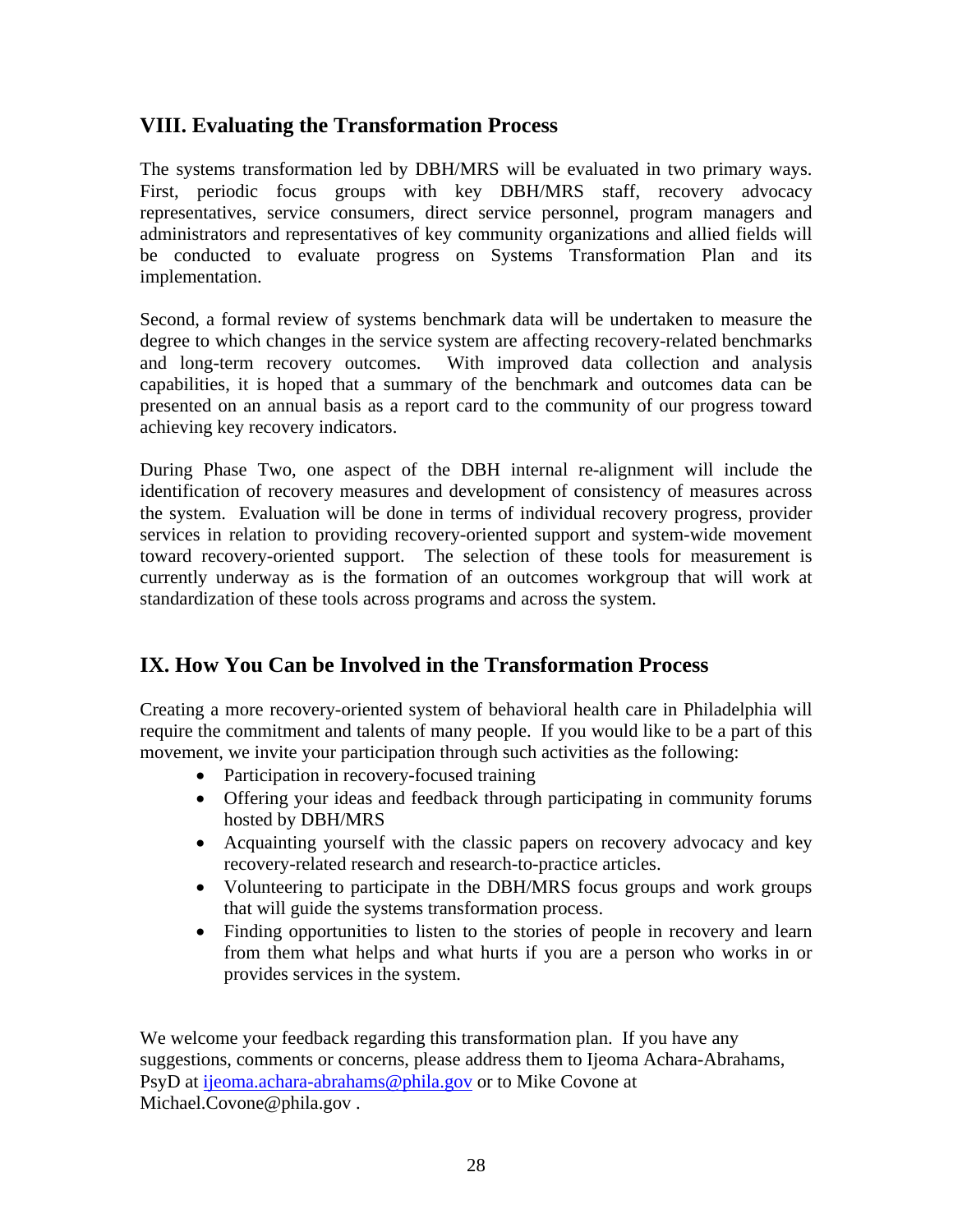The City of Philadelphia has been on the cutting edge of behavioral health care for more than two centuries. The transformation we are currently undergoing builds on the strengths in our system and continues that tradition of leadership into the future. We invite you to join us to shape the future not only for people in recovery, but ultimately for all of us.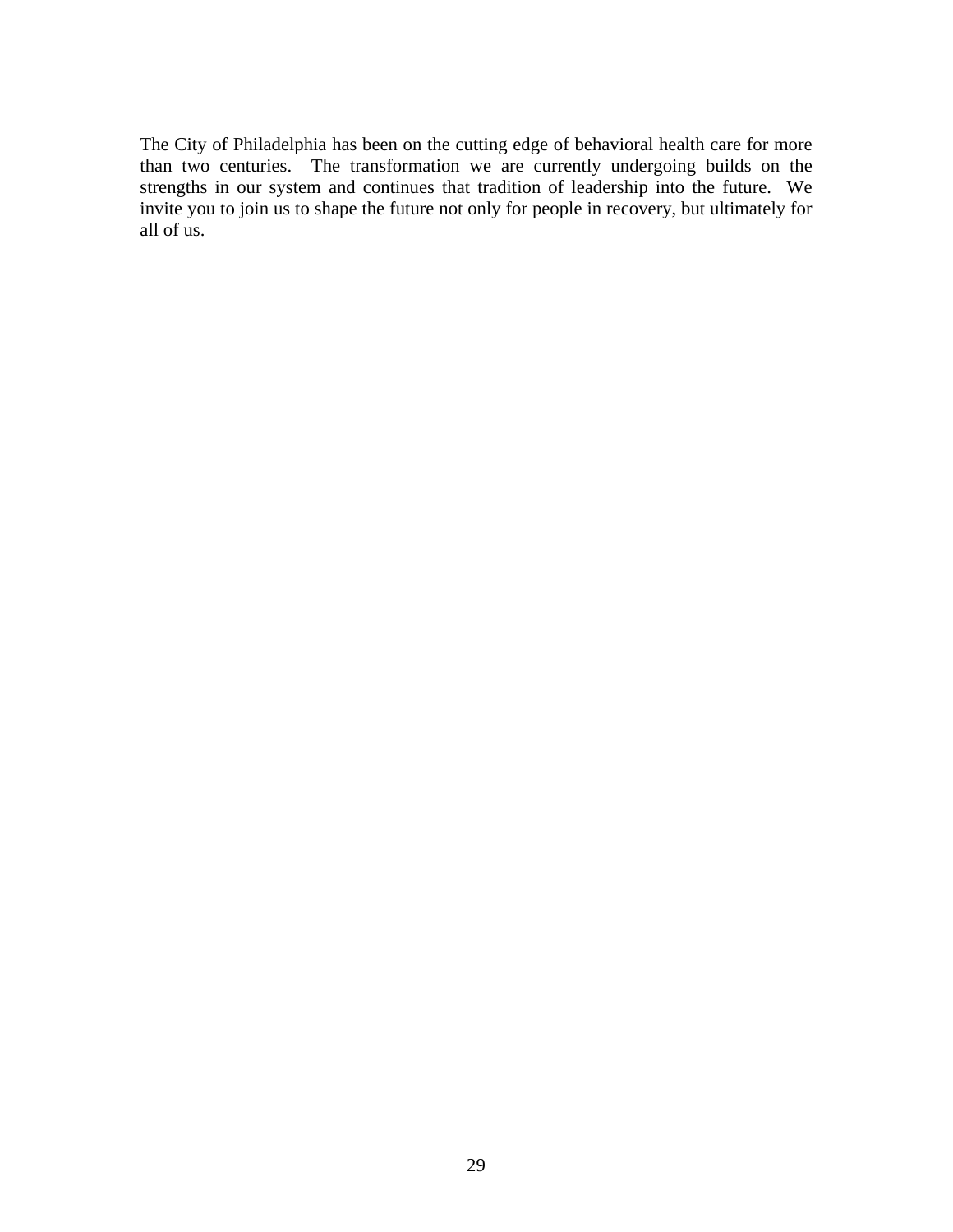## **Table Two: Phase Two Practice Alignment Priorities July 2006 to June 2008**

| <b>Priority Area</b>                      | <b>DBH/MRS Activities to Advance</b><br>the Priority<br>(examples)                                                                            | <b>Provider Activities to</b><br><b>Advance the Priority</b><br>(examples)                                                                             | <b>Consumer and Family</b><br><b>Activities to</b><br><b>Advance the Priority</b><br>(examples)               |
|-------------------------------------------|-----------------------------------------------------------------------------------------------------------------------------------------------|--------------------------------------------------------------------------------------------------------------------------------------------------------|---------------------------------------------------------------------------------------------------------------|
| <b>Community</b>                          | <b>Strategies</b>                                                                                                                             | <b>Potential Strategies</b>                                                                                                                            | <b>Potential Strategies</b>                                                                                   |
| <b>Inclusion/</b><br><b>Opportunities</b> | Negotiating with state and federal<br>funding agencies to re-align funding<br>priorities to support community-based<br>services and supports. | Developing expertise about formal and<br>informal local community resources.<br>Developing formal links between<br>treatment institutions and natural  | Beginning to dream. Identifing<br>things that you would like to be a<br>part of in the community.             |
|                                           | Prioritizing community integration<br>strategies in all new program<br>proposals.                                                             | support structures in the community.<br>Supporting community connections<br>through bridging activities (going w/                                      | Sharing resources you know with<br>each other and with your service<br>providers.                             |
|                                           | Creating a Community Integration<br>task force to identify and develop<br>resources to support providers in                                   | people and leading them into the<br>community until they are comfortable).                                                                             | Identifying obstacles to community<br>participation and sharing those with<br>service providers, the Consumer |
|                                           | increasing their knowledge and<br>practice in this area.                                                                                      | Volunteering to be a support person to<br>someone who is checking out a<br>community resource that you might also                                      | Satisfaction Team and DBH/MRS at<br>community forums.                                                         |
|                                           | Developing and distributing resources<br>on strategies for promoting<br>community integration.                                                | be interested in. Learn together.<br>Utilizing people in recovery to develop                                                                           | Participating in anti-stigma                                                                                  |
|                                           | Developing formalized partnerships<br>with systems and organizations                                                                          | and support community integration<br>activities                                                                                                        | campaigns.                                                                                                    |
|                                           | outside of behavioral health<br><b>Initiatives</b><br><b>Faith Based Initiative</b><br><b>Coalitions of Care</b>                              | Increasing community organization<br>activities aimed at the cultivation of<br>non-clinical recovery support services<br>outside the treatment agency. |                                                                                                               |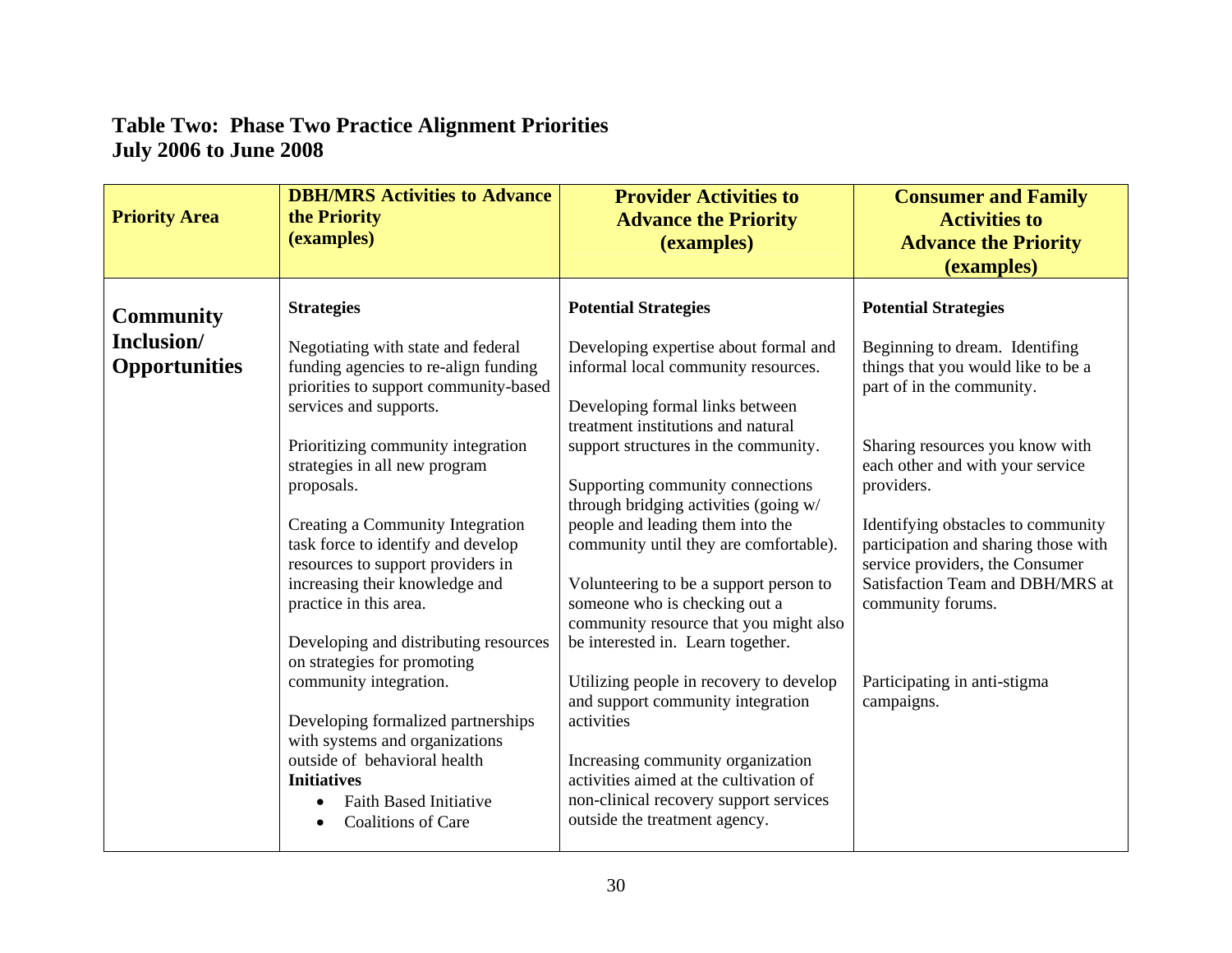| <b>Priority Area</b> | <b>DBH/MRS Activities to Advance</b><br>the Priority<br>(examples)                                                                                                                                                                                                                                                                                                                                                                                                                                                                                                                                                                                                                                                                                                                                                                                                             | <b>Provider Activities to</b><br><b>Advance the Priority</b><br>(examples)                                                                                                                                                                                                                                                                                                                                                                                                                                                                                                                                                                                                                                                                                                                                                                                                                                                                                      | <b>Consumer and Family</b><br><b>Activities to</b><br><b>Advance the Priority</b><br>(examples)                                                                                                                                                                                                                                                                                                                                                                                                                                       |
|----------------------|--------------------------------------------------------------------------------------------------------------------------------------------------------------------------------------------------------------------------------------------------------------------------------------------------------------------------------------------------------------------------------------------------------------------------------------------------------------------------------------------------------------------------------------------------------------------------------------------------------------------------------------------------------------------------------------------------------------------------------------------------------------------------------------------------------------------------------------------------------------------------------|-----------------------------------------------------------------------------------------------------------------------------------------------------------------------------------------------------------------------------------------------------------------------------------------------------------------------------------------------------------------------------------------------------------------------------------------------------------------------------------------------------------------------------------------------------------------------------------------------------------------------------------------------------------------------------------------------------------------------------------------------------------------------------------------------------------------------------------------------------------------------------------------------------------------------------------------------------------------|---------------------------------------------------------------------------------------------------------------------------------------------------------------------------------------------------------------------------------------------------------------------------------------------------------------------------------------------------------------------------------------------------------------------------------------------------------------------------------------------------------------------------------------|
| Holistic<br>Care     | Working with state and local partners<br>to develop more strength-based<br>criteria for medical necessity, shifting<br>to more recovery-focused regulations<br>and development of person centered,<br>strength- oriented assessment and<br>documentation tools.<br>Soliciting wellness approaches and<br>strength -based approaches in all new<br>program proposals.<br>Developing standards and providing<br>training related to cultural<br>competence and strategies for<br>reducing health disparities.<br>Continuing collaborative efforts<br>between CBH and physical HMO's<br>toward the goal of decreasing the<br>fragmentation of care.<br>Developing models for integration of<br>behavioral health care and primary<br>medical care.<br><b>Initiatives:</b><br>-Cultural Competence/Health<br>Disparities workgroup<br>-Trauma workgroup<br>-Faith Based Initiative | Developing a cultural competence team<br>within agencies to address issues of<br>competence and health disparities.<br>Advocating and developing recovery<br>support programs for specific cultural<br>groups in the local community.<br>Developing assessment processes that<br>are ongoing and holistic (focused on the<br>whole person, not just their behavioral<br>health challenge and/or symptoms) and<br>using & refining global assessment;<br>instruments (e.g., ASI, GAIN).<br>Exploring the role of spirituality or<br>religion in a person's life and<br>connecting them with relevant resources<br>or integrating it into the treatment<br>approach.<br>Exploring the individual's life goals and<br>building the recovery process around<br>the attainment of life goals rather than<br>symptom reduction.<br>Developing partnerships with other<br>community organizations that can assist<br>with addressing the needs of the whole<br>person. | Participating in educational<br>experiences to increase ability to<br>advocate for self and others in both<br>physical and behavioral health<br>system.<br>Sharing your stories to assist in<br>development of change strategies.<br>Volunteering to participate in<br>activities designed to educate the<br>community about the reality of<br>recovery and diverse pathways of<br>recovery.<br>Advocating development of<br>recovery-focused activities by<br>community institutions, e.g., schools,<br>churches, community centers. |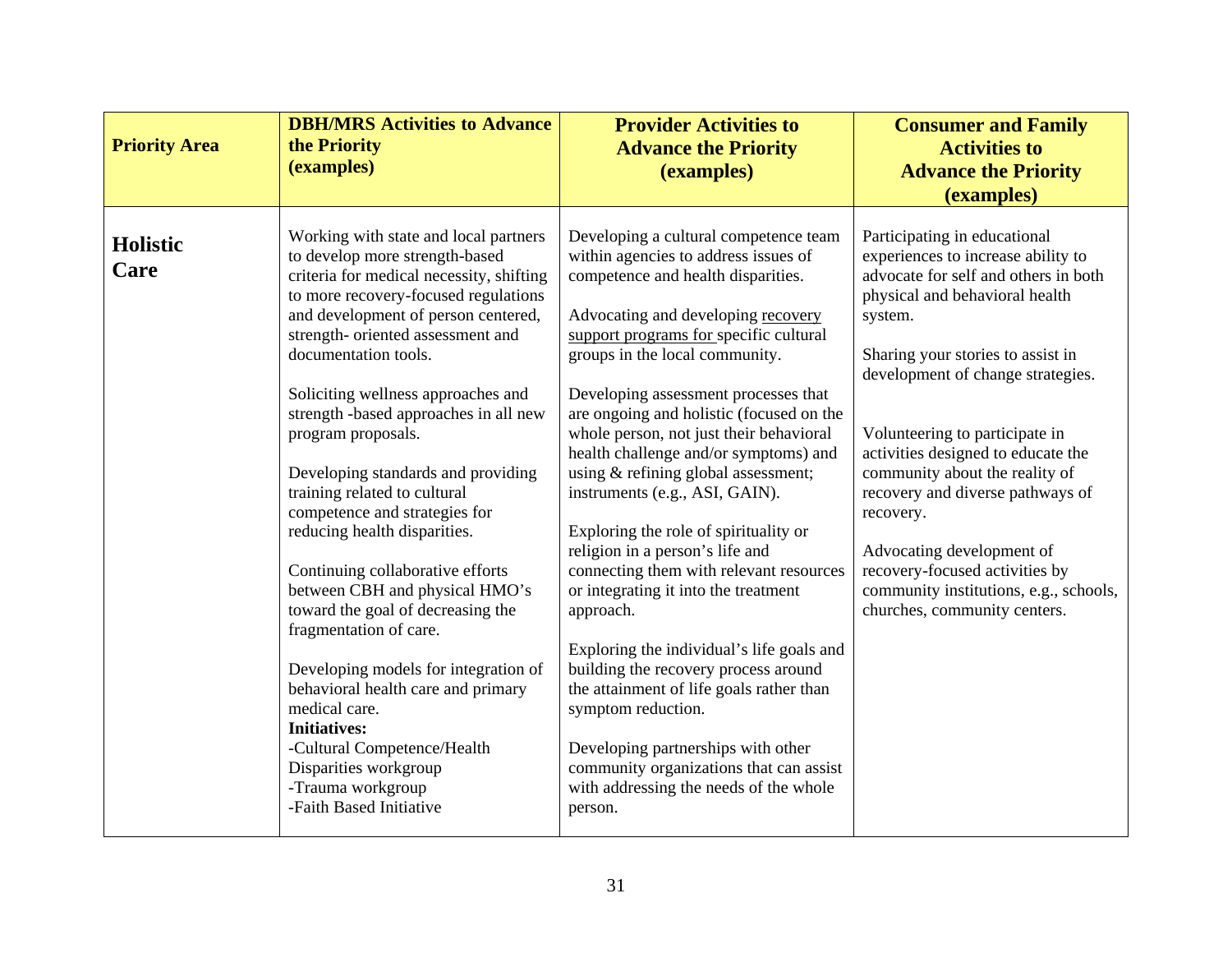| <b>Priority Area</b>                                                                         | <b>DBH/MRS Activities to Advance</b><br>the Priority<br>(examples)                                                                                                                                                           | <b>Provider Activities to</b><br><b>Advance the Priority</b><br>(examples)                                                                                  | <b>Consumer and Family</b><br><b>Activities to</b><br><b>Advance the Priority</b><br>(examples)                         |
|----------------------------------------------------------------------------------------------|------------------------------------------------------------------------------------------------------------------------------------------------------------------------------------------------------------------------------|-------------------------------------------------------------------------------------------------------------------------------------------------------------|-------------------------------------------------------------------------------------------------------------------------|
| Peer<br><b>Culture/Peer</b><br>Support/                                                      | Hiring recovering persons within<br>DBH/MRS as staff and as consultants<br>for policy and program development.                                                                                                               | Hiring of people in recovery at all levels<br>of the organization.                                                                                          | Sharing community based mutual<br>self-help resources with providers.                                                   |
| Leadership<br>Leadership<br>development                                                      | Developing a recovery leadership<br>institute in partnership with advocacy<br>organizations.                                                                                                                                 | Including people in recovery as<br>representatives on all boards/policy-<br>making bodies.                                                                  | Assisting peers in accessing recovery<br>mutual aid resources.                                                          |
| Peer<br>specialist role                                                                      | Further development of peer<br>specialist role, e.g., resources for role<br>definition, orientation and training<br>protocol, ethical guidelines for service                                                                 | Recognizing the contribution of peers,<br>developing and celebrating mechanisms<br>for peer leadership, peer support<br>internally and learn about external | Developing oneself as a peer leader<br>via training and mentor relationships.                                           |
| Recovery<br>support<br>programs in<br>educational<br>institutions                            | delivery.<br>Developing a peer culture workgroup<br>to establish principles, practices,<br>training strategies to promote further<br>development of local communities of                                                     | mutual self-help groups.<br>Training staff on varieties of recovery<br>experience and diversity of recovery<br>mutual aid structures.                       | Serving as a member and volunteer<br>of a local recovery advocacy and<br>support organization (e.g., PRO-ACT<br>MHASP). |
| Employment<br>of recovering<br>people at all<br>levels of the<br>behavioral<br>health system | recovery.<br>Promoting peer-based sober housing<br>and employment models via funding<br>resources, regulations promoting<br>safety and quality and linkage of local<br>efforts to national resources, e.g.<br>Oxford Houses. | Including an evaluation of knowledge<br>of national/local communities of<br>recovery in the evaluation of all service<br>personnel.                         | Seeking opportunities to serve in<br>leadership roles throughout the<br>behavioral health system                        |
| Recovery-<br>conducive<br>employment<br>resources                                            | Promoting use of recovery peers in<br>non-traditional settings, e.g.,<br>community outreach organizations.                                                                                                                   | Encouraging the development of<br>diverse recovery support structures,<br>e.g., starter packets for new groups,<br>staff consultation and support.          |                                                                                                                         |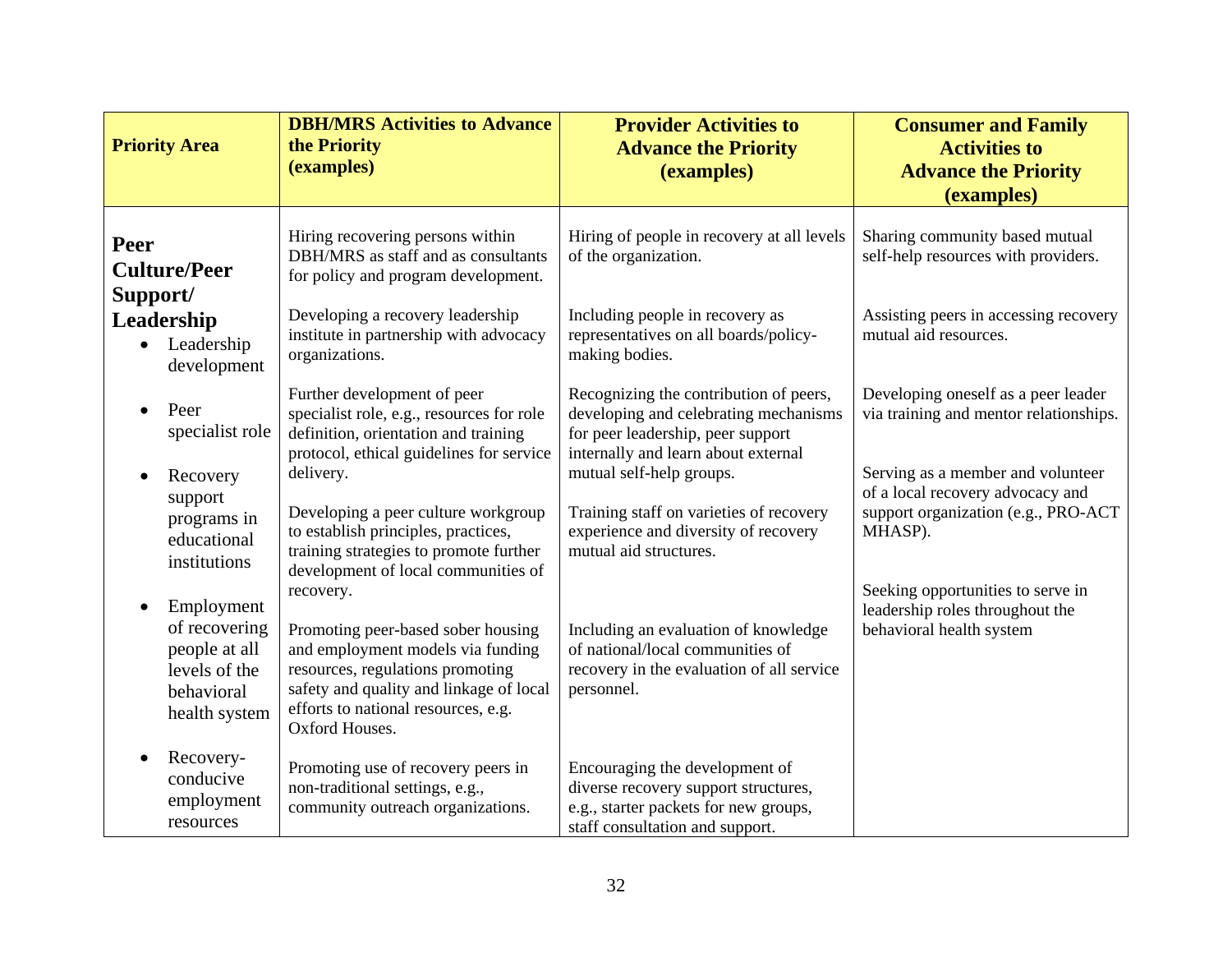| <b>Priority Area</b> | <b>DBH/MRS Activities to Advance</b><br>the Priority<br>(examples)                                                                                                                                                                                                                                                                                                                                                                                                                                                                                                                                                                                                                                                                                              | <b>Provider Activities to</b><br><b>Advance the Priority</b><br>(examples)                                                                                                                                                                                                                                                                                                                                                                                                                                                                                                                                                                                                                                                                                                                                                                                        | <b>Consumer and Family</b><br><b>Activities to</b><br><b>Advance the Priority</b><br>(examples)                                                                                                                              |
|----------------------|-----------------------------------------------------------------------------------------------------------------------------------------------------------------------------------------------------------------------------------------------------------------------------------------------------------------------------------------------------------------------------------------------------------------------------------------------------------------------------------------------------------------------------------------------------------------------------------------------------------------------------------------------------------------------------------------------------------------------------------------------------------------|-------------------------------------------------------------------------------------------------------------------------------------------------------------------------------------------------------------------------------------------------------------------------------------------------------------------------------------------------------------------------------------------------------------------------------------------------------------------------------------------------------------------------------------------------------------------------------------------------------------------------------------------------------------------------------------------------------------------------------------------------------------------------------------------------------------------------------------------------------------------|------------------------------------------------------------------------------------------------------------------------------------------------------------------------------------------------------------------------------|
| Partnership          | Collaborating with providers in the<br>development of new programs,<br>training, and policy decisions.<br>Using collaboration and open<br>communication as the guiding<br>principle of all evaluation activities.<br>Using the Recovery Advisory<br>Committee in policy development for<br>all aspects of the behavioral health<br>care system.<br>Increasing collaboration efforts with<br>PRO-ACT and MHA.<br>Developing incentives for providers<br>to increase the extent to which they<br>partner with people in recovery and<br>the families of people in recovery.<br>Increasing the number and type of<br>opportunities that all stakeholders<br>have to come together and plan for<br>the future direction of the system e.g.<br>community forums etc. | Including all stakeholders in meetings<br>that involve planning for individual<br>people in recovery. The contributions of<br>all should be valued and respected.<br>Conducting regular meetings between<br>lead agency staff and representatives of<br>local mutual aid service structures, (e.g.,<br>H&I committees, recovery ministries)<br>to build relationships and ease<br>movement of people into these systems.<br>Facilitating presentations to people at<br>agencies from community groups and<br>from agencies to community to groups.<br>Conducting focus groups to obtain<br>feedback from all stakeholders who<br>receive or provide services at an agency<br>and increase collaborative planning.<br>Developing all recovery plans in<br>collaboration and partnership with<br>people in recovery<br>Exploring ways to empower frontline<br>staff | Participating in committees and<br>boards.<br>Advocating for other people in<br>recovery and family members who<br>may need support in speaking for<br>themselves, to support the<br>development of working<br>partnerships. |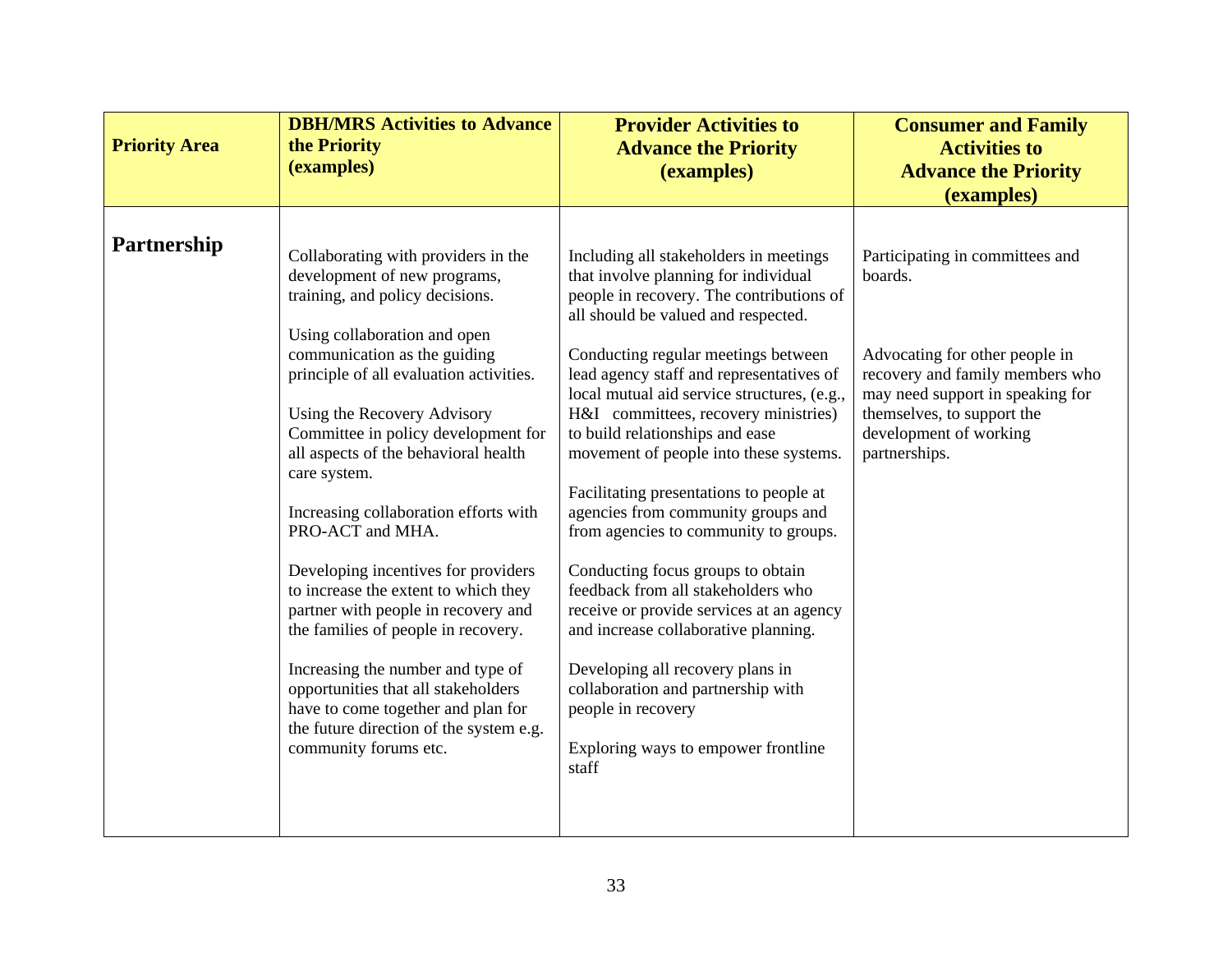| <b>Priority Area</b>                                                                                                                      | <b>DBH/MRS Activities to Advance</b><br>the Priority<br>(examples)                                                                                                                                                                                                                                                                                            | <b>Provider Activities to</b><br><b>Advance the Priority</b><br>(examples)                                                                                                                                                                                                                                                                                                                                                                                                                                                                                             | <b>Consumer and Family</b><br><b>Activities to</b><br><b>Advance the Priority</b><br>(examples) |
|-------------------------------------------------------------------------------------------------------------------------------------------|---------------------------------------------------------------------------------------------------------------------------------------------------------------------------------------------------------------------------------------------------------------------------------------------------------------------------------------------------------------|------------------------------------------------------------------------------------------------------------------------------------------------------------------------------------------------------------------------------------------------------------------------------------------------------------------------------------------------------------------------------------------------------------------------------------------------------------------------------------------------------------------------------------------------------------------------|-------------------------------------------------------------------------------------------------|
| <b>Recovery</b><br><b>Support</b><br><b>Planning and</b><br>Implementation<br>-Access<br>-Retention<br>-Post Treatment<br><b>Supports</b> | Disseminating information and<br>sponsoring training events on peer-<br>based recovery support services.<br>Funding and evaluating innovative<br>approaches to the delivery of peer-<br>based recovery support services.<br>Developing model protocol for the<br>hiring, orientation, training and<br>supervision of peer-based recovery<br>support services. | Providing assertive pre-treatment<br>engagement services for individuals on<br>waiting lists to begin treatment.<br>Analyzing factors related to<br>unsuccessful completion of treatment<br>and subject these factors to QI<br>processes.<br>Developing formal post-treatment<br>monitoring processes for all admitted<br>clients that follow graduates for a<br>period of time to offer support and<br>increase their success at full inclusion in<br>the community.<br>Developing recovery volunteer<br>programs.<br>Developing or enriching alumni<br>associations. | Volunteering to lead and participate<br>in treatment alumni associations.                       |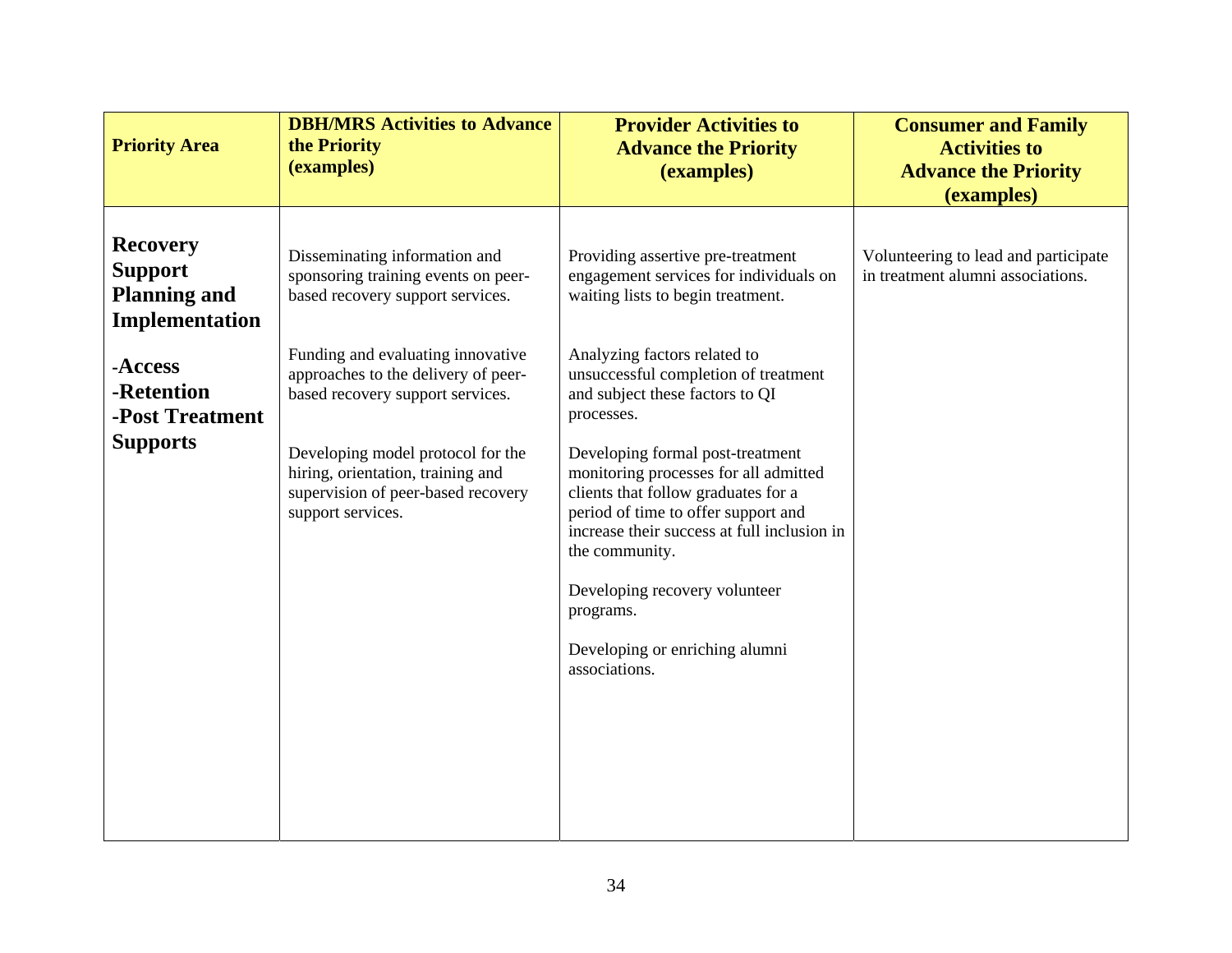| <b>Priority Area</b>                                                                  | <b>DBH/MRS Activities to Advance</b><br>the Priority<br>(examples)                                                                                                                                                                            | <b>Provider Activities to</b><br><b>Advance the Priority</b><br>(examples)                                                                                                                                           | <b>Consumer and Family</b><br><b>Activities to</b><br><b>Advance the Priority</b><br>(examples)                                                                      |
|---------------------------------------------------------------------------------------|-----------------------------------------------------------------------------------------------------------------------------------------------------------------------------------------------------------------------------------------------|----------------------------------------------------------------------------------------------------------------------------------------------------------------------------------------------------------------------|----------------------------------------------------------------------------------------------------------------------------------------------------------------------|
| <b>Quality of Care</b><br><b>Initiatives</b><br>-Health<br><b>Disparities</b><br>-EBP | Developing CQI mechanisms through<br>data collection/analysis as well as<br>recovering person/provider feedback<br>that track individual recovery<br>measures and program performance<br>along various demographic and<br>clinical variables. | Expanding access to primary health care<br>via assertive linkage between treatment<br>and primary care physicians or pilots<br>that integrate primary health care within<br>addiction treatment and continuing care. | Participating in surveys or<br>questionnaires geared at assessing<br>the quality of the services people are<br>receiving.                                            |
|                                                                                       | Conducting cultural competence<br>assessment of the organization and<br>develop a cultural competence plan<br>for the department and the system.                                                                                              | Getting involved in local and state<br>advocacy efforts to maintain and<br>increase funding for services.                                                                                                            | Participating in CST interview to<br>discuss the quality of services they<br>are receiving when solicited.                                                           |
|                                                                                       |                                                                                                                                                                                                                                               | Conducting cultural competence<br>assessments of your agency and develop<br>cultural competence plans.                                                                                                               | Giving feedback to the system when<br>there are deficits in the quality of<br>care being received by people as part<br>of the complaint and grievance<br>procedures. |
|                                                                                       |                                                                                                                                                                                                                                               |                                                                                                                                                                                                                      | Becoming involved in political<br>action to increase funding, eliminate<br>disparities.                                                                              |
|                                                                                       |                                                                                                                                                                                                                                               |                                                                                                                                                                                                                      | Providing recommendations to your<br>providers and DBH/MRS regarding<br>what works and what helps.                                                                   |
|                                                                                       |                                                                                                                                                                                                                                               |                                                                                                                                                                                                                      |                                                                                                                                                                      |